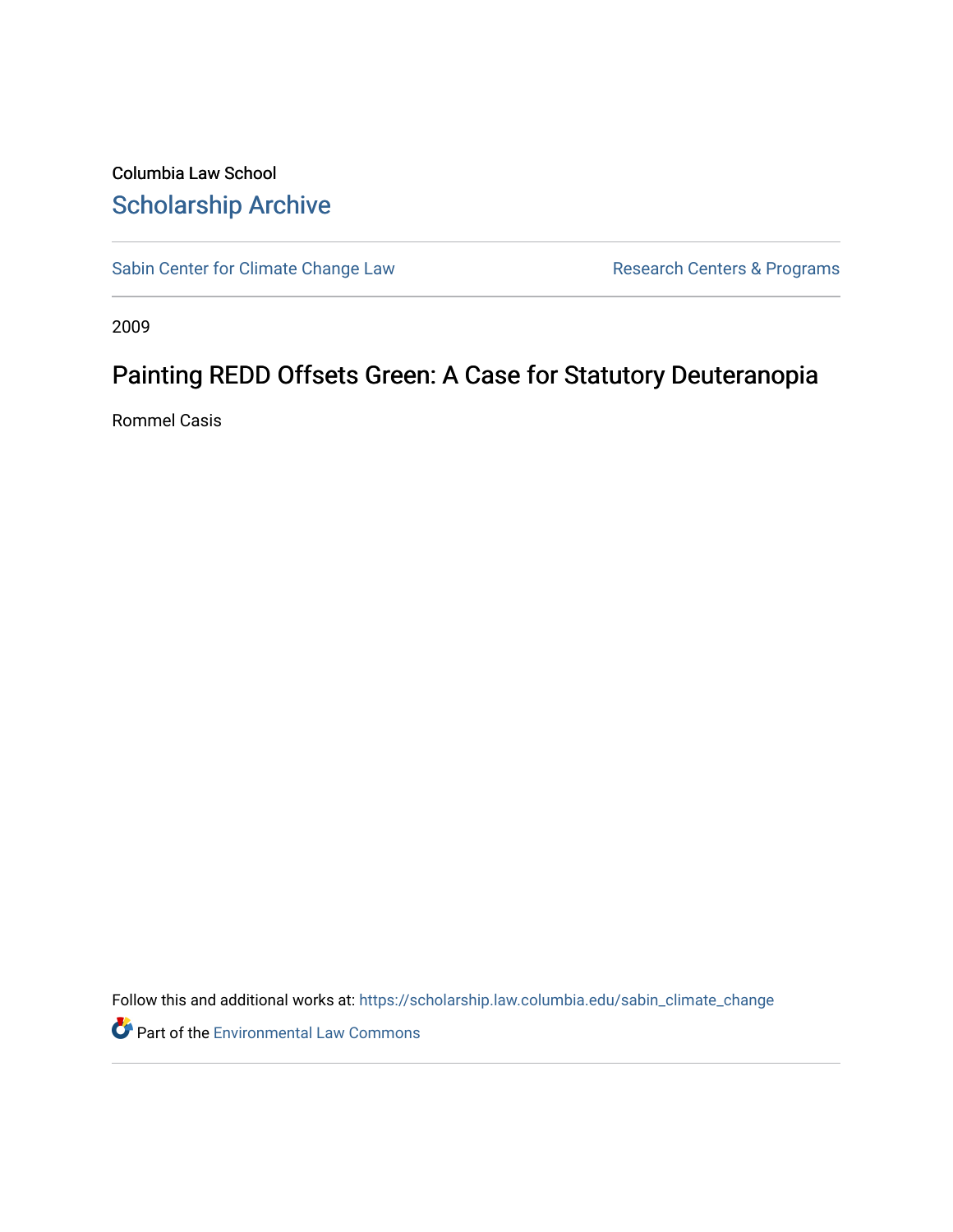## **Painting REDD Offsets Green: A Case for Statutory Deuteranopia\***

Rommel J. Casis<sup>\*\*</sup>

**Deuteranopia -** Type of dichromatism in which red and green are confused. Syn. green blindness<sup>1</sup>

#### **I. Introduction and Overview**

The citizens of the world are becoming more concerned about how climate change will affect their lives. There seems to be a growing global consensus that something should be done about greenhouse gas ("GHG") emissions and climate change impacts. Mitigation (the stabilization of greenhouse gases in the atmosphere), and adaptation (the building of ecological and social community resiliency), 2 have found their way into the mainstream policy initiatives of national governments. That something ought to be done appears to no longer be the issue.

Instead, the current debates seem to focus on what mitigation or adaptation measures are necessary and how these measures will be financed. In this regard, much has been said about the fact that the principle of *common but differentiated responsibilities* demands that the North pays for the costs of its industrialization, which the South is suffering for.<sup>3</sup> While the North may grudgingly accept this, the extent to which it must pay and the manner by which its payment must be made is still highly contested. In addition, the North insists that the South must also do its part in reducing emissions.

The Kyoto Protocol allowed the North to take advantage of market-based mechanisms to comply with its emissions reductions targets. However, some question whether such market-based policies are an effective means to bring about the changes required to address the causes of climate change. Some may even question the morality of placing the fate of the planet in the hands of market forces. The growing practice of offering carbon offsets for sale in the carbon market is part of this debate.

<sup>\*</sup> This paper was originally submitted as part of the requirements for the author's LLM degree in Columbia Law School and would not have been possible without the generous support from the Doctoral Studies Fund of the University of the Philippines. The author also thanks Prof. Michael Gerrard of Columbia Law School for his comments on an earlier draft of this paper.

<sup>&</sup>lt;sup>1</sup> Millodot: Dictionary of Optometry and Visual Science, 7th edition (2009) available at http://medicaldictionary.thefreedictionary.com/deuteranopia.

<sup>2</sup> David Takacs, *Carbon Into Gold: Forest Carbon Offsets, Climate Change Adaptation, And International Law,* 15 HASTINGS W.-N.W. J. ENVTL. L & POL'Y 39, 43 (2009). Takacs defines ecological resiliency as "protecting and preserving the natural ecosystems that help human communities survive through buffering from floods, filtering drinking water, stabilizing soil, providing sustainable forest products, and preserving a host of other ecosystem services necessary for human survival" and social resiliency as "the democratic capacity to help marginalized communities accrue administrative, technical and political power that will help them make difficult decisions and survive the coming viccisitudes of nature and the coming economic and political upheavals."

<sup>3</sup> In this paper, the term "North" or "Northern countries" refers to the developed or industrialized countries and under the context of the UNFCCC corresponds to Annex I countries while "South" or "Southern countries" refers to developing and least developed countries.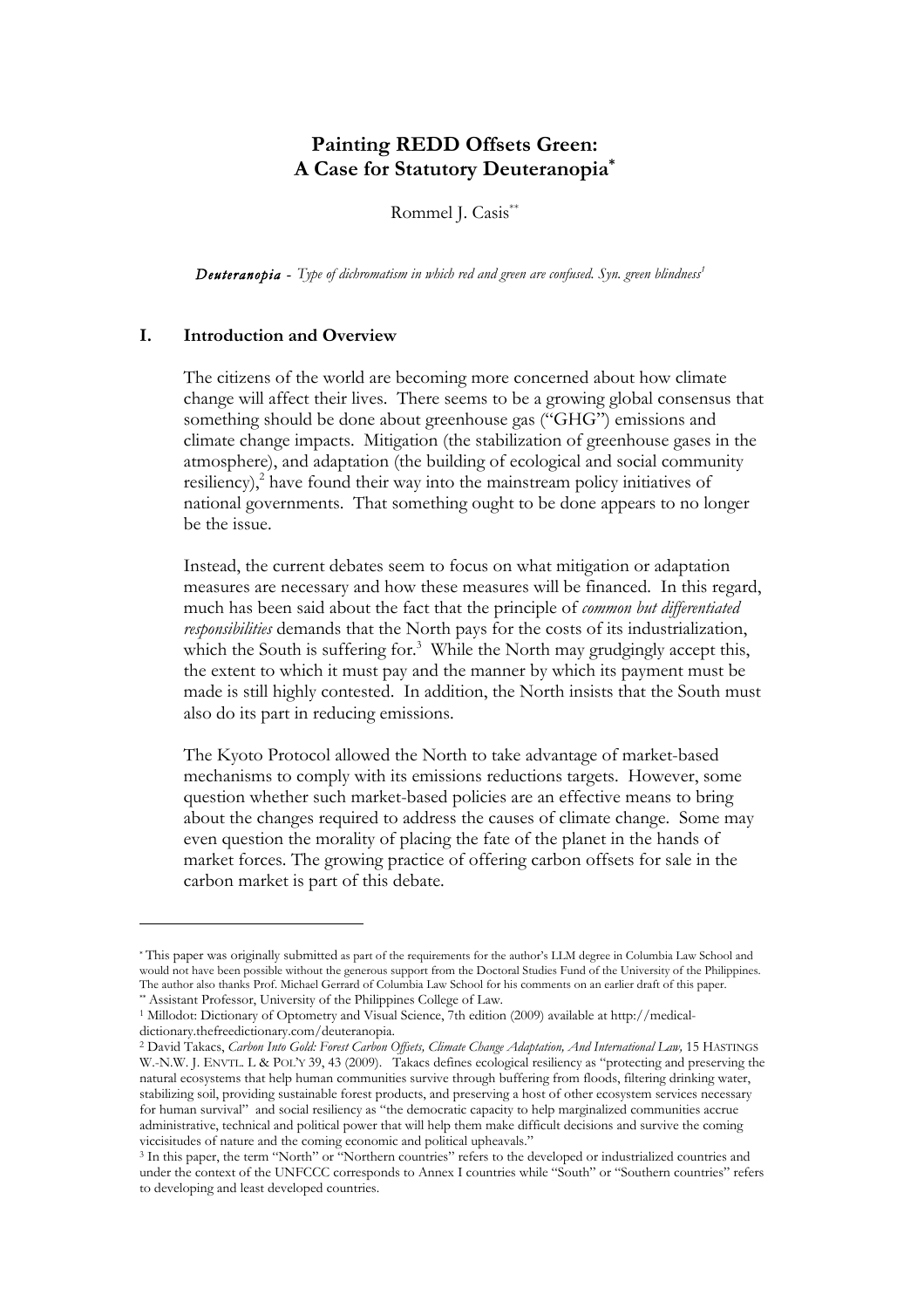Offsets generated by projects for reducing emissions from deforestation and degradation ("REDD") is a particularly controversial form of carbon offset. Excluded from the Kyoto Protocol mechanisms, REDD offsets are now making a comeback ever since the Bali Action Plan specifically referred to REDD. Most recently, the Copenhagen Accord recognized the crucial role of REDD and the need to enhance removals of GHG emissions by forests and agreed on the need to provide incentives to such actions to enable the mobilization of financial resources from developed countries.<sup>4</sup> It would seem therefore that the issuance and trade of REDD offsets may finds its way into the evolving international climate change regime.

The objective of this paper is to evaluate whether the issuance REDD offsets is an effective climate change mitigation measure.5 In other words: *Are REDD offsets really green?* Based on this evaluation, the paper also aims to provide recommendations on the content of national legislation for REDD offsets.

Part I lays the foundation by discussing the background of the issue including the role of forests in climate change, the perceived benefits of REDD projects, and the pros and cons of carbon offsets. Part II discusses the arguments for and against REDD offsets and evaluates these arguments. Part III explains what "REDD law" should contain, in light of the evaluation in Part III and evaluates the current major US Climate Change bills. Part IV summarizes the debate and provides the suggested response to the question: Are REDD offsets really green?

#### **A. Forests, Greenhouse Gases and Climate Change**

The UN Framework Convention on Climate Change ("UNFCC") defines a *sink* as "any process, activity or mechanism which removes a greenhouse gas, an aerosol or a precursor of a greenhouse gas from the atmosphere"6 while a *reservoir* is a "component or components of the climate system where a greenhouse gas or a precursor of a greenhouse gas is stored."<sup>7</sup> A forest is both a sink and a reservoir as it is both a mechanisms to remove greenhouse gases and a place where carbon is stored. However, most of the literature indicates forests as sinks. For purposes of this paper the terms will be used interchangeably.

The statistics clearly indicate the importance of forests in dealing with climate change. Nearly 50% "of the global terrestrial carbon pool"<sup>8</sup> can be found in forests. Forests "store between 20 and 100 times more carbon

5 For purposes of this paper, "effective climate change mitigation measure" is what is meant by "green." While

8 UNEP-WCMC 2007. Reducing Emissions from Deforestation: A Key Opportunity for Attaining Multiple Benefits. UNEP World Conservation Monitoring Centre, Cambridge, U.K. 4 (2007) available at http://www.unepwcmc.org/resources/publications/unep\_wcmc%20RED%20Feb07.pdf

<sup>4</sup> *See* Advanced and Unedited Version of Copenhagen Accord available at

http://unfccc.int/files/meetings/cop\_15/application/pdf/cop15\_cph\_auv.pdf

REDD projects may also have adaptation effects, considering that REDD specifically refers to "reducing emissions" then it should be evaluated as a mitigation measure.

<sup>6</sup> Article 1.8 UNFCCC.

<sup>7</sup> Article 1.7 UNFCCC.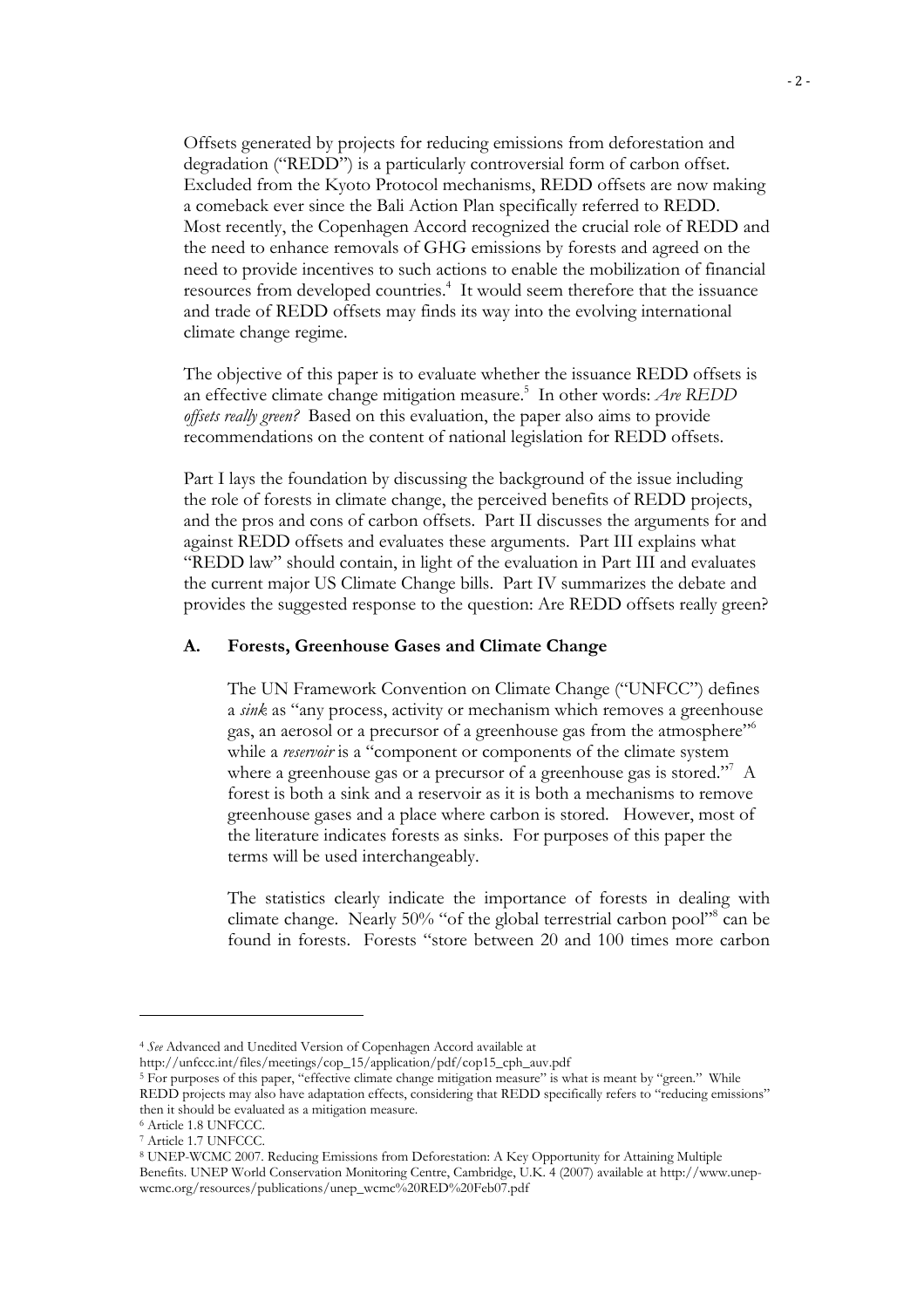per unit area than croplands."<sup>9</sup> Forests hold a lot of the world's carbon.

In addition to being reservoirs or sinks:

forests provide essential ecosystem services … such as watershed protection, water flow regulation, nutrient recycling, rainfall generation and disease regulation … Protecting tropical forests has a double-cooling effect, by reducing carbon emissions and maintaining high levels of evaporation from the canopy.<sup>10</sup>

But this crucial role of forests is threatened by deforestation and degradation.

Deforestation "involves a decrease in the area covered by forest"<sup>11</sup> or "[a] non-temporary change of land use from forest to other land use or depletion of forest crown cover to less than 10 percent."<sup>12</sup> On the other hand, forest degradation refers to the "impoverishment of standing woody material mainly caused by human activities such as over-grazing, overexploitation (for firewood in particular), repeated fires, or due attacks by insects, diseases, plant parasites or other natural causes such as cyclones."13

The problem with deforestation is that it "not only releases the carbon stored in the above ground biomass, but [it also] leads to decomposition of root mass and mobilization of soil carbon."14

The contribution of deforestation and forest degradation to global GHG emissions is substantial. Statistics indicate that global GHG emissions "from changes in land use, including tropical deforestation are estimated to be between 18% and 25% of annual global emissions from all sources.<sup>15</sup>

To appreciate the scale by which forests are being destroyed, it should be noted that roughly "13 million hectares – an area the size of Nicaragua – are converted to other land uses"16 annually "making land cover change the second largest contributor to global warming"<sup>17</sup> and "the largest source of [GHG] emissions in the developing world.<sup>18</sup>

## **B. Understanding Reducing Emissions from Deforestation and Degradation ("REDD")**

<sup>9</sup> Philippe Cullet & Annie Patricia Kameri-Mbote, *Activities Implemented Jointly in the Forestry Sector: Conceptual and Operational Fallacies* 10 GEO. INT'L ENVTL. L. REV. 97, 109 (1997).

<sup>&</sup>lt;sup>10</sup> CHARLIE PARKER ET AL, THE LITTLE REDD+ BOOK 13 (Global Canopy Programme Second Edition 2009) (2008).

<sup>11</sup> Jean-Paul Lanly, Forestation and Forest Degradation Factors, original and unedited version of paper submitted before the XII World Forestry Congress 2003 available at http://www.fao.org/docrep/article/wfc/xii/ms12ae.htm accessed on 21 October 2009.

<sup>&</sup>lt;sup>12</sup> Annex 6: Definitions And Basic Principles Of Sustainable Forest Management In Relation To Criteria And Indicators available at http://www.fao.org/docrep/003/x6896e/x6896e0e.htm.

<sup>13</sup> *Id.*

<sup>14</sup> *Supra* note 8. <sup>15</sup> *Id.*

<sup>16</sup> *Supra* note 10 at 12.

<sup>17</sup> *Id.*

<sup>18</sup> Johannes Ebeling and Maı¨ Yasue´ *Generating Carbon Finance Through Avoided Deforestation And Its Potential To Create Climatic, Conservation and Human Development Benefits* PHIL. TRANS. R. SOC. B 1917-1924, 1917 (2008).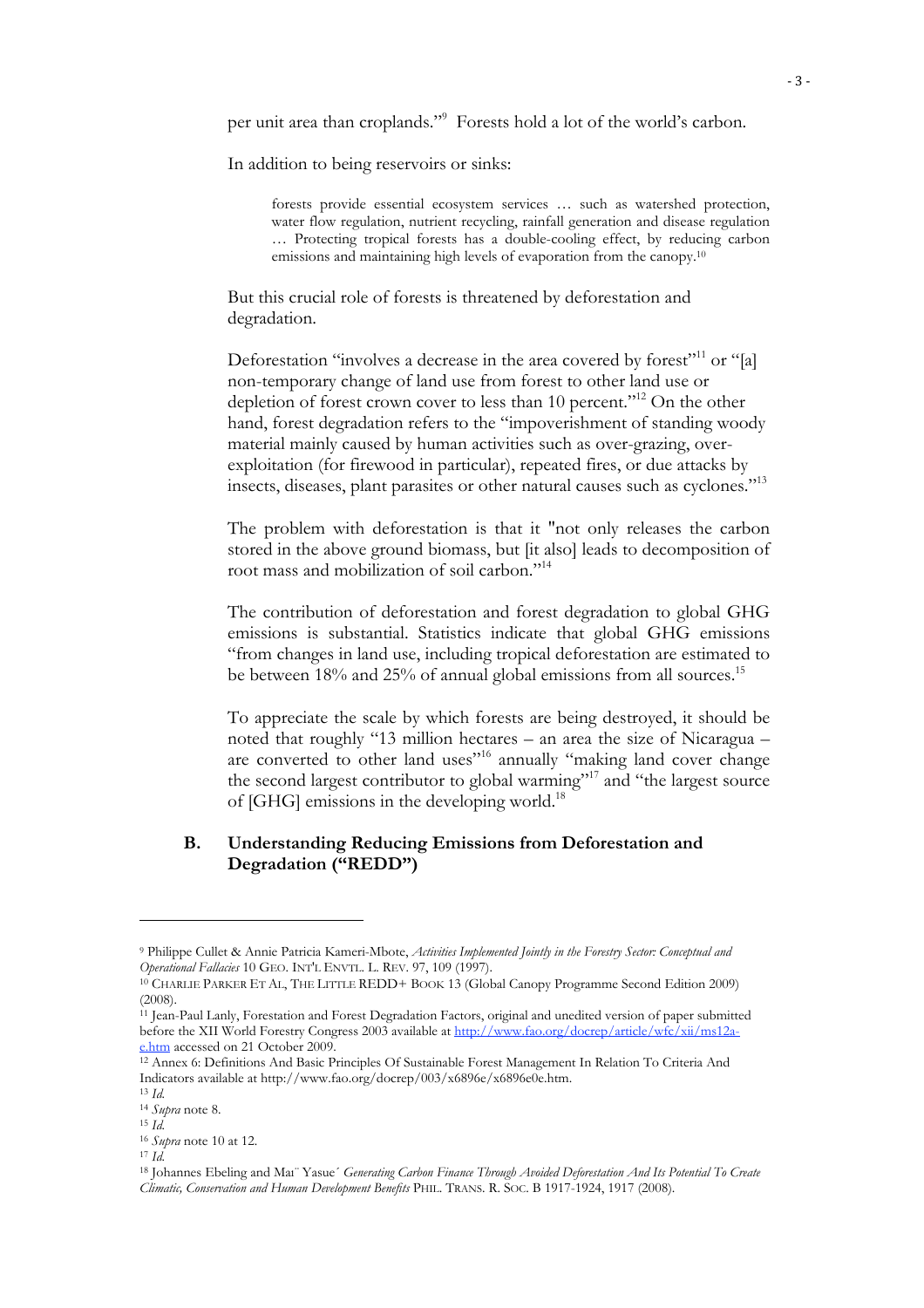REDD is basically about reducing emissions by funding projects that help countries to reduce emissions from deforestation and degradation.<sup>19</sup> In addition, REDD also has the potential to "simultaneously address climate change and rural poverty, while conserving biodiversity and sustaining vital ecosystem services."<sup>20</sup>

In terms of scope, some classify REDD activities into three types:<sup>21</sup>

- RED This refers to reducing emissions from deforestation;
- REDD This refers to reducing emissions from deforestation and degradation; and
- REDD+ This refers to reducing emissions from deforestation and degradation and enhancement of carbon stocks.

It should be noted that the Copenhagen Accord refers to "REDD plus."

The choice of scope is important because it will: (i) affect "the scale, relative cost and mitigation potential of a REDD mechanism,"<sup>22</sup> (ii) affect the "the political feasibility of an agreement and the ability of developing countries to measure, report and verify the options considered;"23 and affect which countries will be benefited.<sup>24</sup>

Examples of REDD projects include:

- setting up protected forest areas;
- rehabilitating degraded forests and expanding forested areas through plantations;
- diminishing wood wastes generated from logging or construction operations which are left to decay.25

REDD Projects "are designed to address systematic deforestation and degradation drivers" such as:

large scale agricultural conversion of forests, unsustainable logging, increased access to forests due to road infrastructure expansion for extractive use, and illegal logging. Projects also address subsistence-level drivers, such as small-holder slash-and-burn agriculture, small-scale logging or fuel wood collection for local use, conversion of forests to pasture land, and unintended fires.26

## **B. Why REDD Can Be Gold**

Several arguments have been made regarding the benefits of REDD.

<sup>25</sup> *Supra* note 9 at 110.

<sup>19</sup> *Supra* note 10 at 14.

<sup>20</sup> *Id.*

<sup>21</sup> *Supra* note 10 at 20.

<sup>22</sup> *Id.*

<sup>23</sup> *Id.*

<sup>24</sup> *Id.*

<sup>26</sup> Schneider et al, Banking on the Environment: Profiting From Investment in REDD, 24 SUM Nat. Resources & Env't 14, 15 (2009).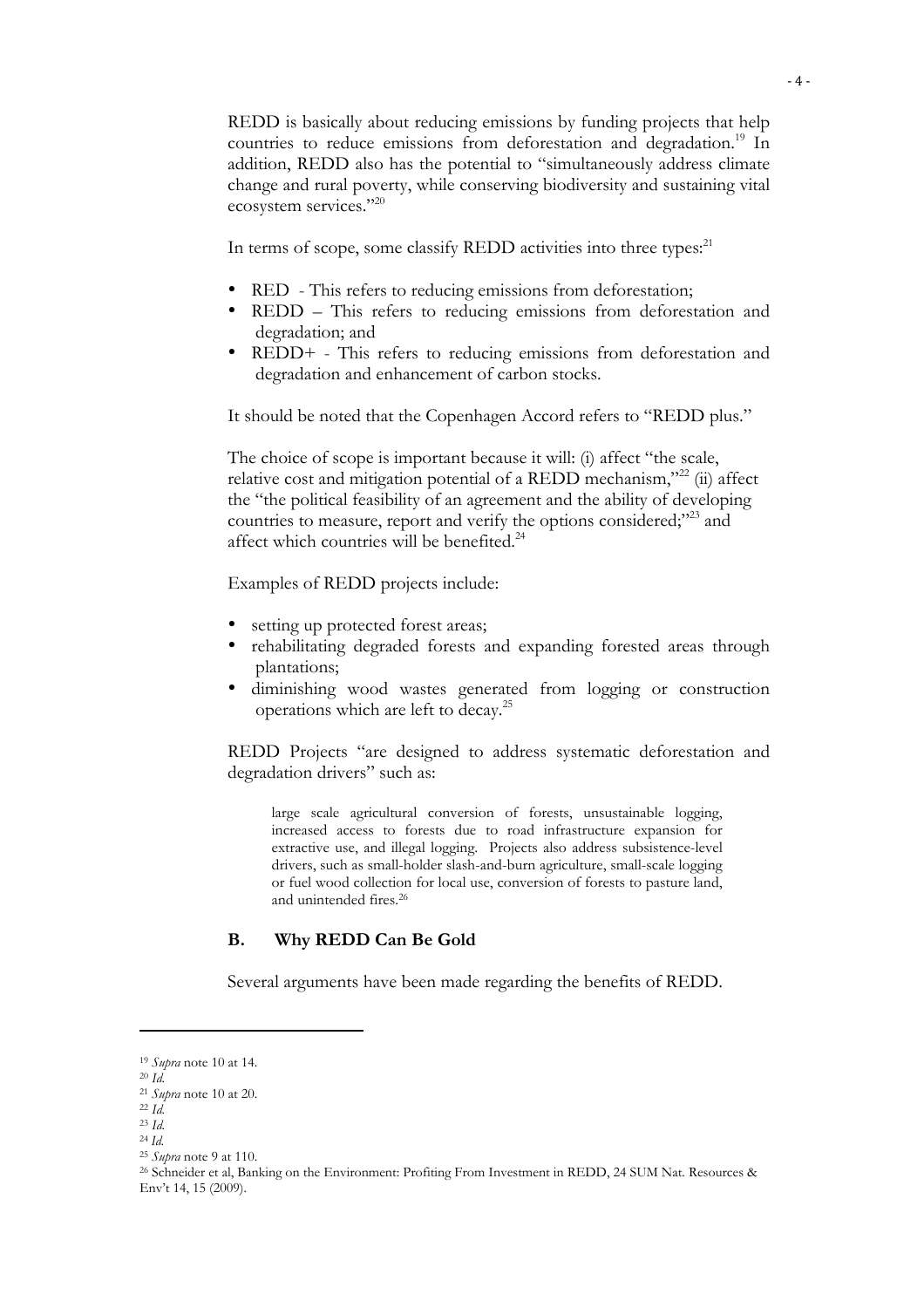#### **1. Significantly reduce global GHGs**

 Considering roughly 20% of global GHGs come from deforestation, curbing this would have significant impact on the amount of  $CO<sub>2</sub>$ released into the atmosphere.

Preventing deforestation has a two-fold benefit. It "preserve[s][the] forests' role as active carbon sinks and … avoid[s] the release of their massive carbon stocks."27

Comparing deforestation and reforestation, avoiding deforestation is more effective "because deforestation releases significantly more carbon into the atmosphere on a per area basis that can be sequestered through reforestation (i.e. replanting trees on lands that have not recently been forested) on a discounted basis."<sup>28</sup> In fact, "[i]t can take over 200 years for a newly forested area to attain the carbon storage capacity of an old growth forest, and even at maturity, regenerated forests generally store less carbon than natural forests."29

Apart from  $CO<sub>2</sub>$  "reducing deforestation can avoid major emissions of nitrous oxide  $(N_2O)$  – a GHG that is more than 300 times more powerful than  $CO<sub>2</sub>$  – because (at least in the tropics, where most deforestation occurs) much of the biomass removed through deforestation is burned."30

## **2. Promotes biodiversity**

Forests are natural habitats of many species. Preventing "deforestation and wetlands conservation in particular provide important side benefits in terms of habitat and biodiversity conservation and environmental quality"<sup>31</sup> and [p]rimary tropical forests… are estimated to contain 50% to 70% of all terrestrial species, and tropical deforestation is a major cause of biodiversity loss.<sup>32</sup> Thus, preserving forests also mean protection of the plant and animal life that depend on the forest.

## **3. Cost efficient**

Compared to the cost of building and operating carbon capture and storage ("CCS") facilities, REDD projects are more cost efficient. Some estimate the "typical cost of CCS in power plants ranges from US \$30 to 90/tCO2 or even more, depending on technology, CO2

<sup>27</sup> David J. Hayes and Joel C. Beauvais, *Carbon Sequestration* in GLOBAL CLIMATE CHANGE AND U.S. LAW 694

<sup>(</sup>Michael Gerrard ed., 2007) <sup>28</sup> *Id* at 694-695.

<sup>29</sup> *Id.*

<sup>30</sup> *Id* at 695.

<sup>31</sup> *Id* at 696.

<sup>32</sup> *Id.*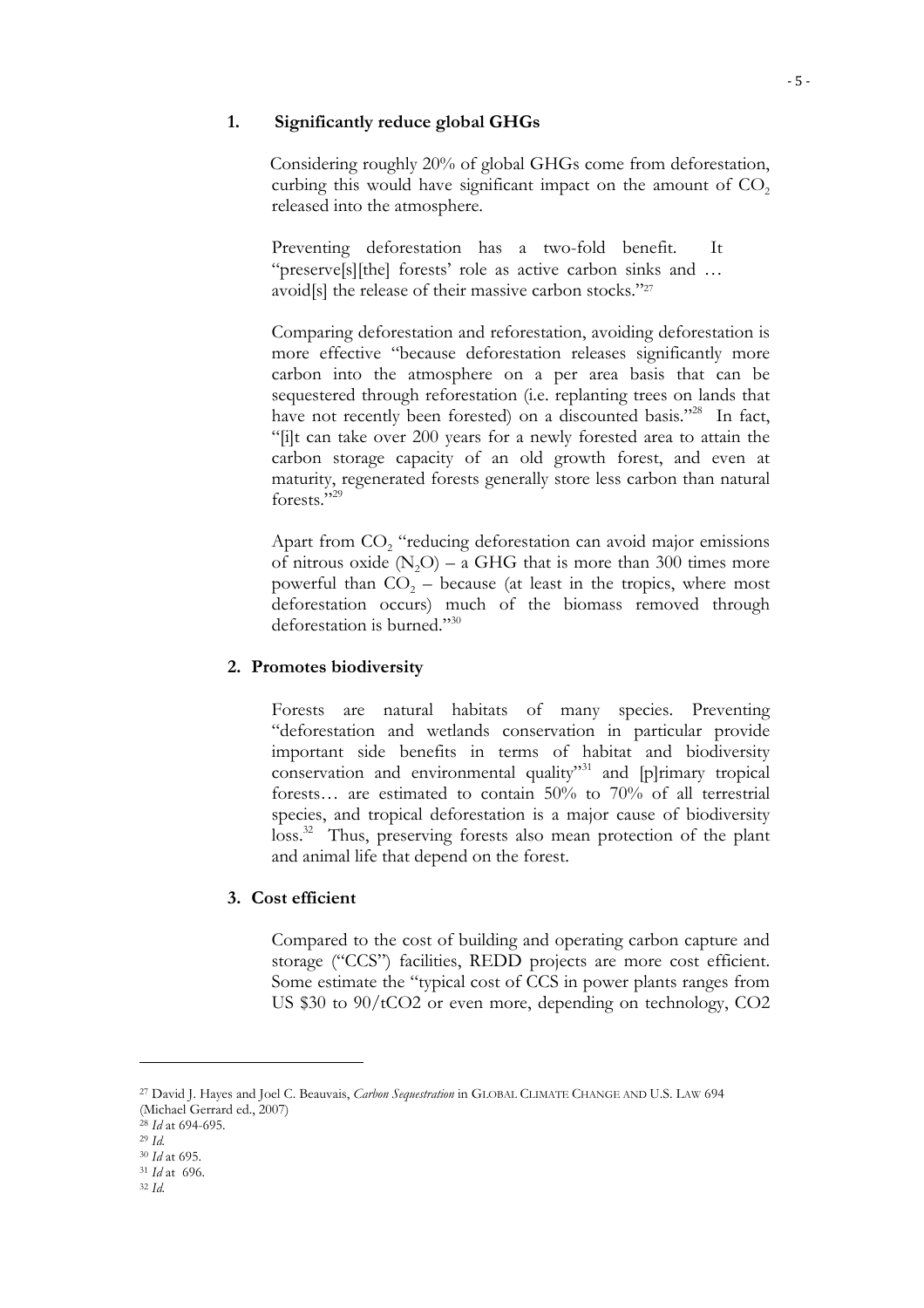purity and site."<sup>33</sup> On the other hand "the IPCC estimates that reductions equal to or greater than the scale suggested here could be achieved at  $\leq U.S.\$20$  per ton  $CO<sub>2</sub>$ .<sup>34</sup>

A study conducted by the Pew Center on Global Climate Change "estimated that a forest-based sequestration program in the United States would sequester up to 300 million tons of carbon per year would cost between \$7.50 and \$22.50 per ton of  $CO<sub>2</sub>$  equivalent."<sup>35</sup> The authors concluded that these costs are "not very far from typical cost estimates for emissions abatement through fuel switching and energy efficient improvements."<sup>36</sup>

## **4. Promote sustainable development in developing countries**

REDD projects also has the potential of improving the economies of developing countries by "[p]roviding economic incentives for the maintenance of forest cover can help tropical countries avoid these negative impacts and meet development goals, while also complementing aggressive efforts to reduce fossil fuel emissions."<sup>37</sup>

REDD projects help the South to use their forests sustainably by providing them with the resources and capacity-building they require.

## **5. Immediate GHGs reductions**

The need to mitigate GHG emissions is urgent and must be done swiftly. While technology is still being developed, existing technologies need to be used in the short term. Because "[f]orestbased emission reductions can be generated relatively quickly, [it] giv[es] countries a longer window of opportunity to pursue alternative technology and development pathways to address climate change in the medium term."38

## **C. Carbon Offsets**

#### **1. What do carbon offsets offer?**

What is a carbon offset?

A carbon offset represents the reduction of one metric ton (2,205 lbs) of carbon dioxide emissions. If you develop a project that reduces carbon dioxide emissions, every metric ton of CO<sub>2</sub> emissions reduced results in the creation of one carbon offset.<sup>39</sup>

<sup>33</sup> IEA Energy Technology Essentials (December 2006) available at http://www.iea.org/techno/essentials1.pdf.

<sup>34</sup> Gullison et al, *Tropical Forests and Climate Policy* 316 SCIENCE 985 (2007). 35 *Supra* note 27 at 696.

<sup>36</sup> *Id.*

<sup>37</sup> *Supra* note 34 at 986. 38 *Supra* note 26 at 14.

<sup>39</sup> Melissa Papke, *Michigan Forests and Farms: Tapping and Marketing Our Land Resources for Carbon Sequestration*, 36 MICH. REAL PROP. REV. 61, 63 (2009).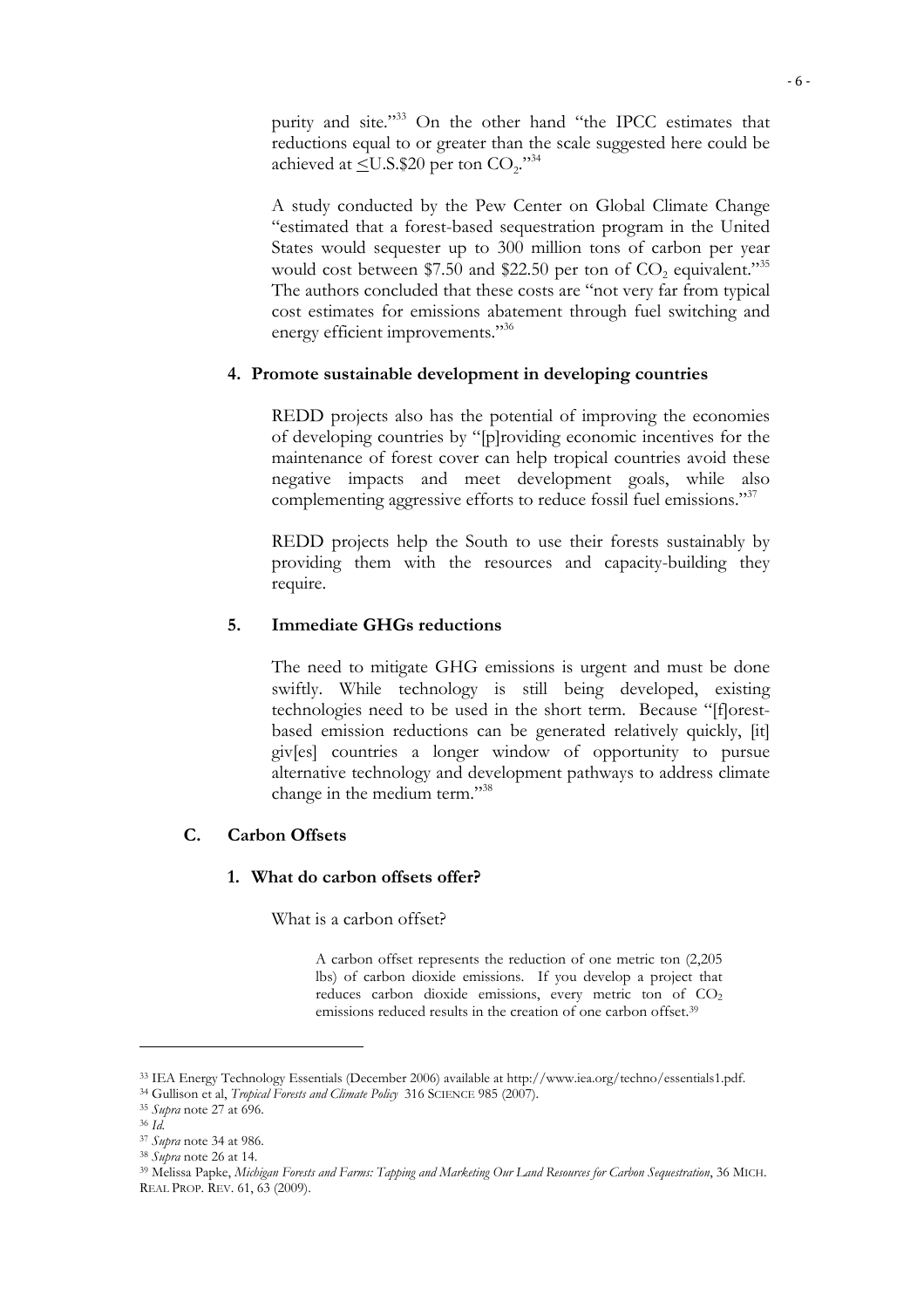Types of projects that can generate offsets include: $40$ 

- renewable energy projects;
- destruction of industrial pollutants;
- destruction of landfill or farm-animal generated methane;
- energy efficiency and fuel switching projects; and
- agricultural and forestry projects.

More specifically, agricultural and forestry projects can include:<sup>41</sup>

- sustainable forestry management;
- conservation tillage;
- permanent grass plantings;
- tree plantings; and
- anaerobic manure digesters.

Some believe that "offsets are both a sound way to motivate the unregulated market to reduce its emissions and to offer more costeffective means for the regulated market to achieve reduction."<sup>42</sup>

The obvious benefit of carbon offsets is that it can generate huge amounts of money for climate change related projects.

To illustrate the potential funding possibilities take note that:

- In 2007, about \$13 billion carbon offsets were purchased in the compliance market, representing more than 800 million metric tons of  $CO<sub>2</sub>$  reductions.<sup>43</sup>
- In 2007, between \$258 and \$331 million of carbon offsets were purchased in the voluntary market.<sup>44</sup>

The offset market is growing rapidly with an "estimated sixty-five million tons sold in the United States in 2007, valued at approximately \$337.3 million which represents a threefold increase in value from 2006."45

According to one study land use and forestry projects comprised 56% of all the projects funded by voluntary carbon offset purchases.46

<sup>40</sup> The list is derived from discussions in the paper of Melissa Papke, *Michigan Forests and Farms: Tapping and Marketing Our Land Resources for Carbon Sequestration*, 36 MICH. REAL PROP. REV. 61, 63 (2009)

<sup>41</sup> The list is derived from discussions in the paper of Melissa Papke, *supra* note 39.

<sup>42</sup> *Id*.

<sup>43</sup> *Supra* note 39.

<sup>44</sup> *Id.*

<sup>45</sup> Maria Savasta-Kennedy, The Newest Hybrid: Notes Toward Standardized Certification of Carbon Offsets, 34 N.C.J. Int'l L. & Comp. Reg. 851, 853, (2009).

<sup>46</sup> Harris, E., 2006. *Working Paper on the Voluntary Carbon Market: Current and Future Market Status, and Implications for Development Benefits*. International Institute for Environment and

Development, London, October 2006 cited in "Voluntary Carbon Offsets—Getting What You Pay For,"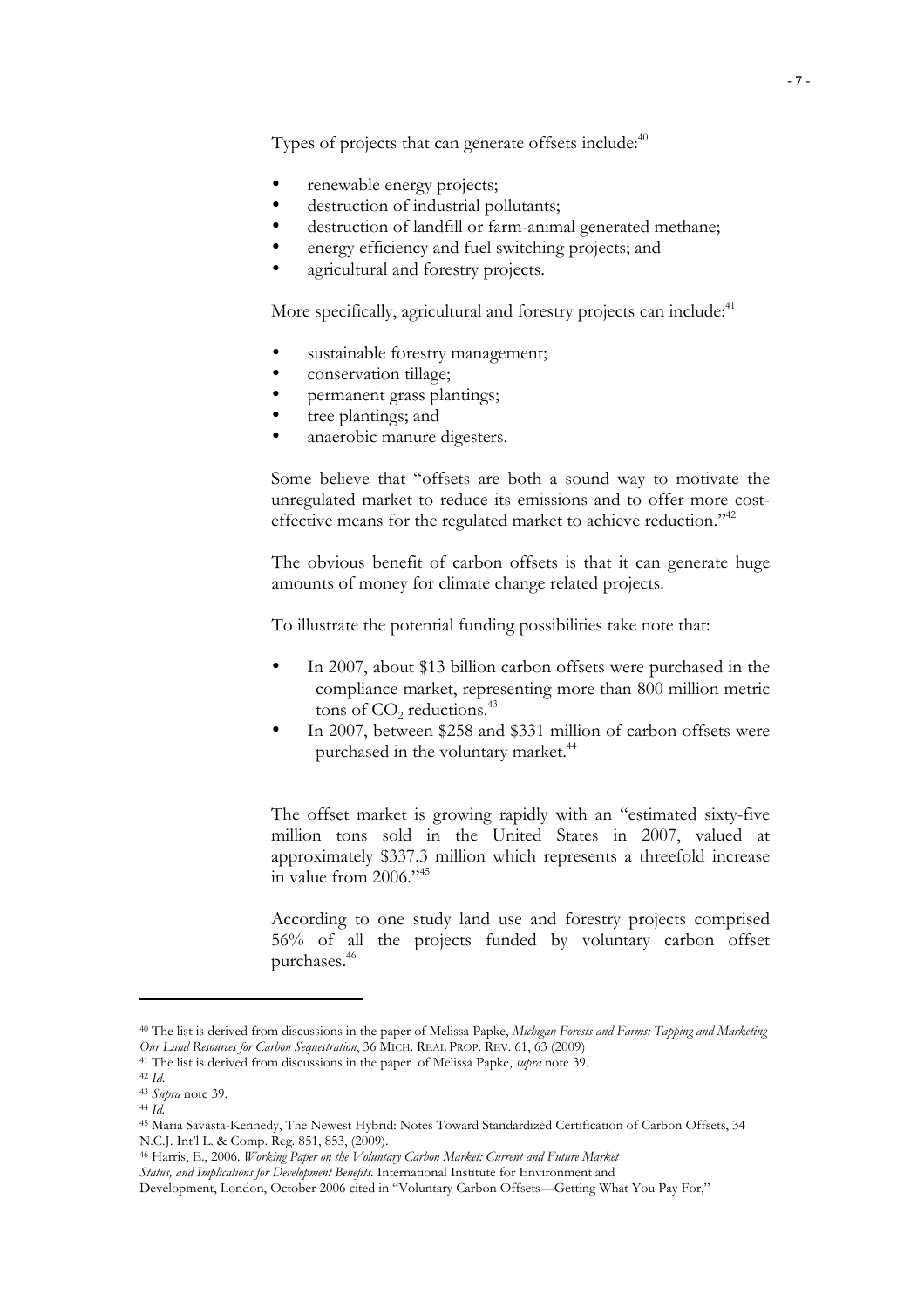It must be noted that "[t]he voluntary carbon offset market in the United States has grown up in the absence of any federal cap on GHG emissions and without the benefit of a national compliance market."<sup>47</sup> Thus, one can only imagine how the market will expand further once a mandatory federal cap and trade system is established.

Aside from generating funds, carbon offset projects "create opportunities for innovative responses to GHG emissions by encouraging investment in sectors not required to reduce emissions."<sup>48</sup> For instance, the concept of *equity micro-offsets* For instance, the concept of *equity micro-offsets* ("EMOs")<sup>49</sup> has been proposed to "reduce emissions while improving well-being among the poor."<sup>50</sup> EMOs are "generated by funding actions that reduce emissions from individuals who are at or below the poverty level."<sup>51</sup>

Offsets provide investments for projects that otherwise might not get funding (aforestation, reforestation, agricultural "no till" methods) and incentivize pollution sectors that would not otherwise be covered under mandatory reductions (methane burns at landfills). In this way the offset markets operate as a kind of laboratory for testing new methodologies and emission reduction technologies.52

Thus, offsets can make "an emissions program more cost-effective by (1) providing an incentive for non-regulated sources to generate emission reductions and (2) expanding emission compliance opportunities for regulated entities."53

It should be noted that projects funded by offsets also offer non climate change related benefits "such as improvements in air or water quality,"<sup>54</sup> soil structure and help prevent erosion.<sup>55</sup>

#### **2. What's upsetting about offsets?**

#### **a. Is it real?**

The question most often raised is: Do offsets represent real

Testimony Of Derik Broekhoff Senior Associate World Resources Institute before the House Select Committee On Energy Independence and Global Warming U.S. House Of Representatives 5 (18 July 2007) available at http://pdf.wri.org/20070718\_broekhoff\_testimony.pdf

<sup>47</sup> *Supra* note 45 at 861.

<sup>48</sup> *Supra* note 45 at 857.

<sup>49</sup> Vandenbergh et al defines EMOs as "[c]arbon credits generated in the process of improving social equity, with the proceeds of selling credits helping the project to pay for itself."

<sup>50</sup> See Vandenbergh, et al, Micro-Offsets and Macro-Transformation: An Inconvenient View of Climate Change Justice, 33 Harv. Envtl. L. Rev. 303 (2009)

<sup>51</sup> *Id.*

<sup>52</sup> *Supra* note 45 at 857.

<sup>53</sup> Jonathan L. Ramseur, THE ROLE OF OFFSETS IN A GREENHOUSE GAS EMISSIONS CAP-AND-TRADE PROGRAM: POTENTIAL BENEFITS AND CONCERNS**,** CRS Report for Congress, Summary (2008).

<sup>54</sup> *Id.*

<sup>55</sup> *Id* at 14.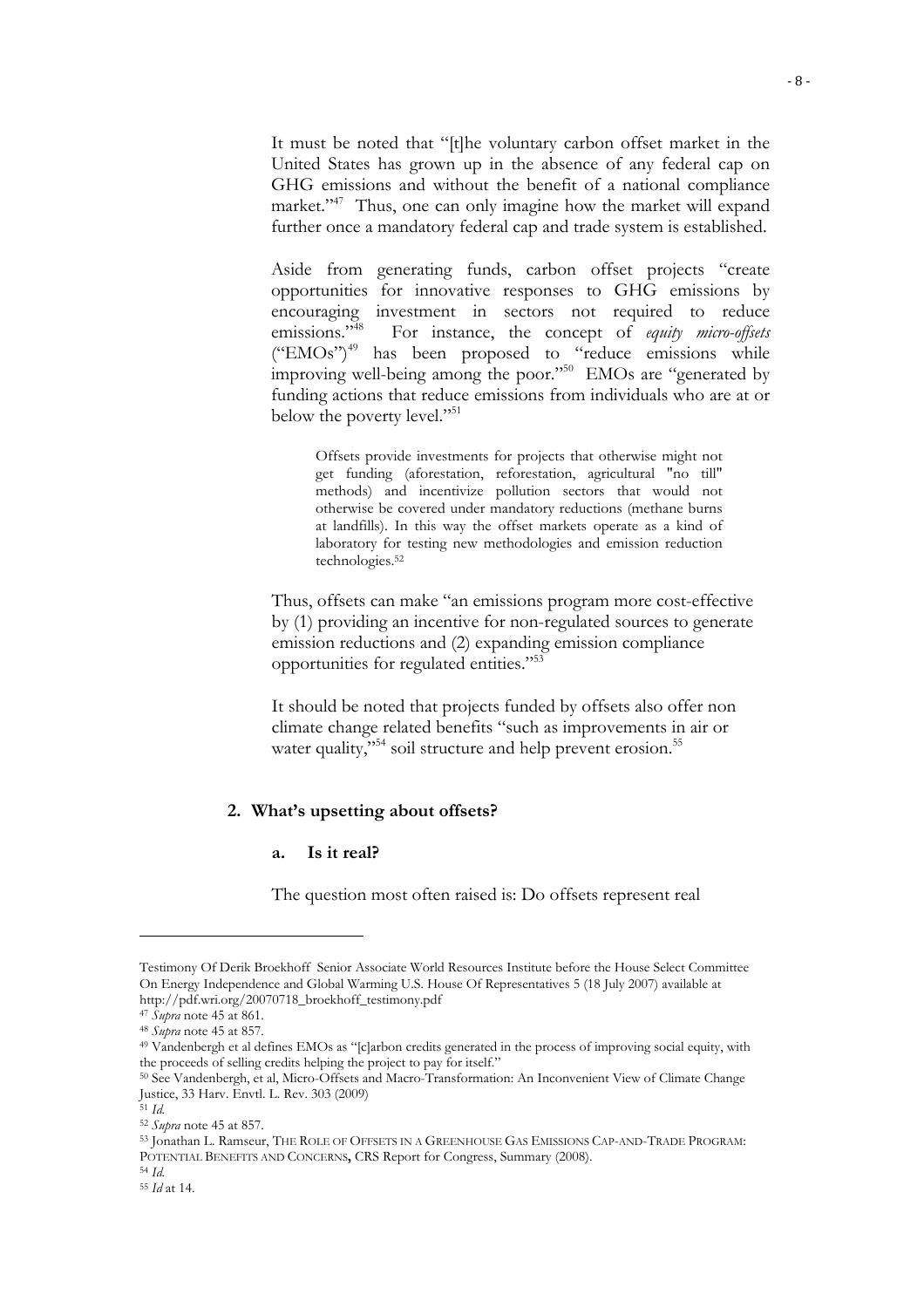emissions reductions or are we just fooling ourselves? Is it gold or fool's gold? How can we be sure that the offset we pay for actually reduces GHG emissions or prevents GHG emissions from being released into the atmosphere?

For offsets to be credible, a ton of CO2-equivalent emissions from an offset project should equate to a ton reduced from a covered emission source, such as a smokestack or exhaust pipe. This objective presents challenges, because many offsets are difficult to measure. If illegitimate offset credits flow into an emissions trading program, the program would fail to reduce GHG emissions.<sup>56</sup>

Some offsets are criticized as "nothing but pork-barrel subsidies to energy producers."<sup>57</sup> It's said to be nothing more than "[s]ubsidizing 'good' energy in order to justify using 'bad' energy is like eating salad in order to justify eating dessert. It is an exercise in self-deception."58

#### **b. Guilt removal mechanism**

Critics point out that purchasing offsets from the South allow the North to continue profiting from greenhouse gas emitting activities. By purchasing offsets, companies and governments need not change GHG producing behavior. They can continue with business as usual as their "environmental guilt" is washed away by offsets they purchase. No wonder, offsets have been called by some as "papal indulgences that satisfy our guilty conscience while we continue our thirst for fossil fuel and energy use."<sup>59</sup>

#### **c. Effect on the South**

The opportunity to sell offsets is believed to "serve as a disincentive for developing nations to enact laws or regulations limiting GHG emissions."<sup>60</sup> Why would a developing nation establish emission caps or regulations to reduce emissions when such regulations would disqualify the issuance of offsets? Why would the South reduce emissions if it will result in loss of funding?

#### **II. REDD Offsets**

#### **A. What's good about REDD offsets?**

#### **1. Provide funding for adaptation**

<sup>56</sup> *Supra* note 53.

<sup>57</sup> Arnold Kling, The Political Economy of Alternative Energy 6 March 2007 available at http://www.tcsdaily.com/article.aspx?id=030607D accessed on 29 October 2009 58 *Id.*

<sup>59</sup> *Supra* note 45.

<sup>60</sup> *Supra* note 53 at 23.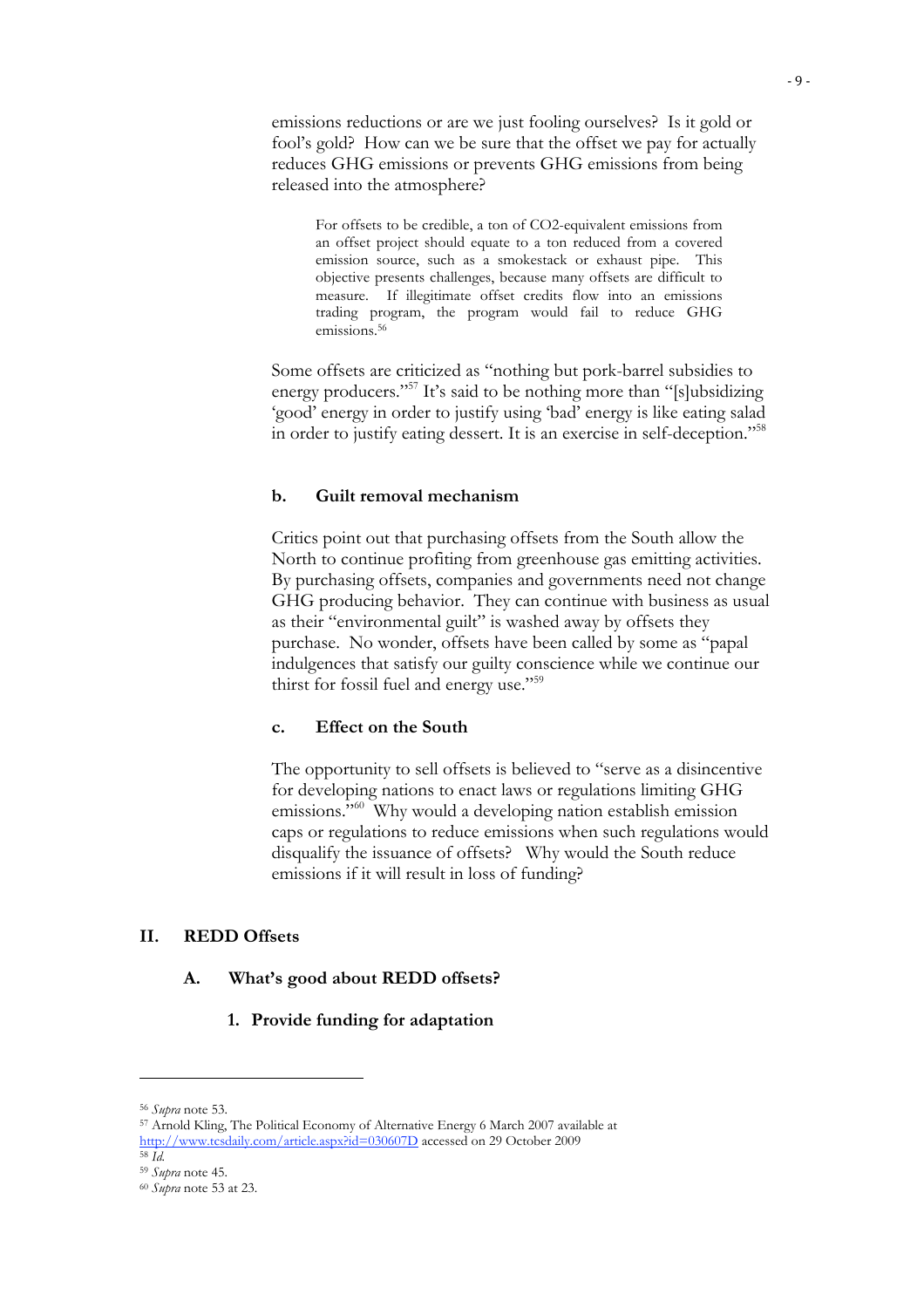One of the most contentious issues in international climate change negotiations is: Who should pay for adaptation? The next question may be just as contentious: How much should be paid and in what manner? These question become more critical if effective international measures to curb GHG emissions are not undertaken. Under this scenario, countries would have to focus even more on how to adapt to the climate change impacts. Studies indicate that the South, particularly countries in Asia and Africa, will bear the brunt of climate change impacts. This is tragic considering that the historically the North has contributed more to the problem and the South lack the resources to pay for their own adaptation.

If the South is able to generate REDD offset credits, it would help fund adaptation as it would be a means to channel funds from North to South.

It is estimated that \$10 to \$30 billion are required annually to address deforestation and forest degradation at the global level.<sup>61</sup> If you compare this amount to the international funding for forestry which is estimated at US\$1.1 billion annually for the past ten years<sup>62</sup> then obviously a lot of money still needs to be raised.

The argument is that "a solid, market-based REDD system has the potential to create a long-term, reliable source of funding to help ensure continued land management that values intact forests.<sup>63</sup> The Copenhagen Accord as well as the pending U.S. climate change bills seem to recognize this.

#### **2. Encourage the South's Cooperation**

Another argument is that "a market-based REDD system can encourage virtuous cycles of developing country participation, thereby enabling deeper emissions reductions by developed countries and greater absolute cuts globally."64

Under the Kyoto Protocol only Annex I countries are required to reduce emissions. These comprise countries in the North. The main participation of the South has been as recipient of Clean Development Mechanism projects. As a result "developing countries have not been able to participate meaningfully in the global carbon market to date<sup>"65</sup> except as recipients if projects and funds.

A system incorporating REDD allowances would engage those countries actively in climate mitigation and yield broader sustainability and biodiversity benefits. Further, a market-based

<sup>61</sup> *Supra* note 26 at 14.

<sup>62</sup> *Supra* note 18 at 1918.

<sup>63</sup> *Supra* note 26 at 17.

<sup>64</sup> *Id*.

<sup>65</sup> *Id*.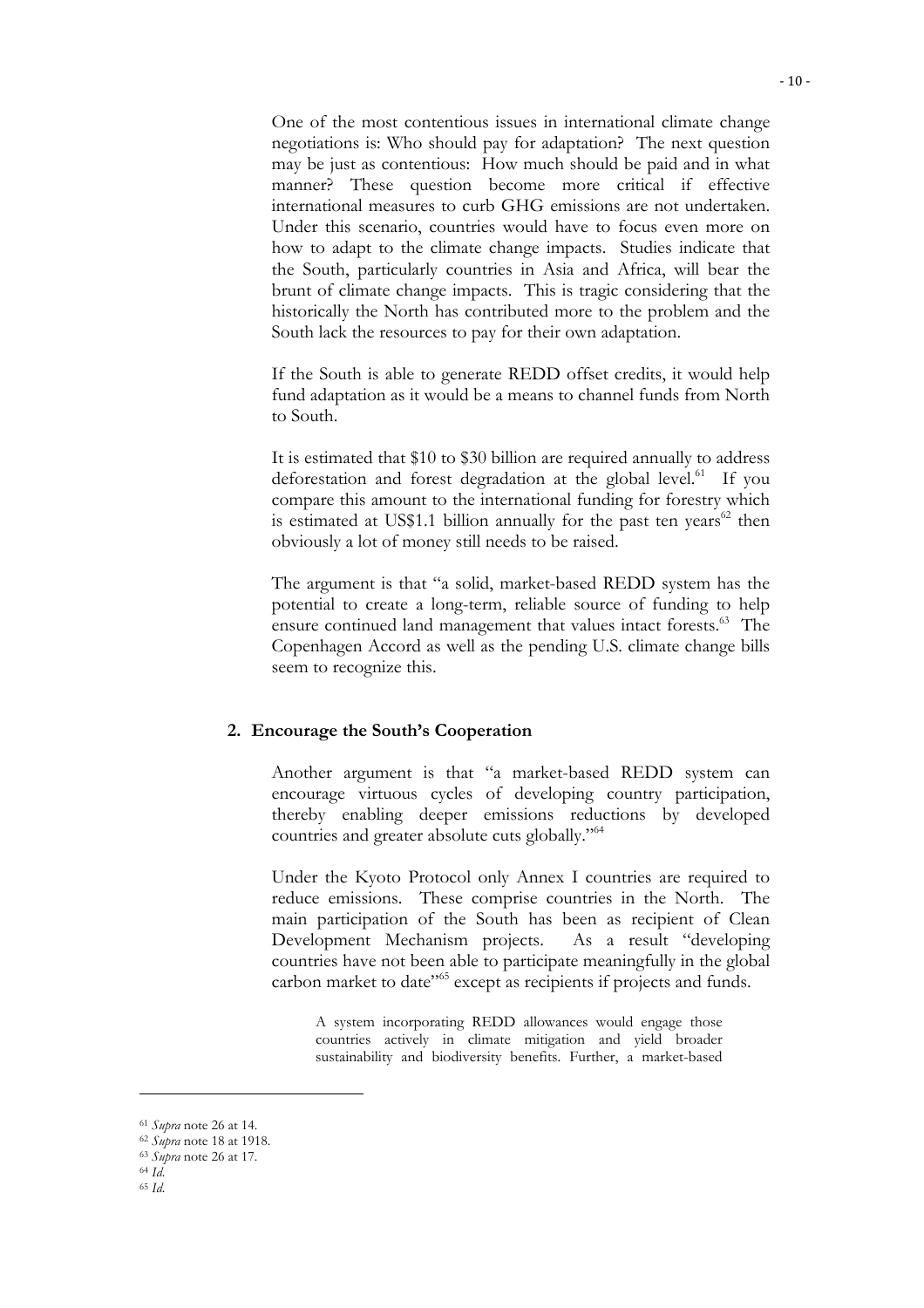REDD system will broaden the universe of mitigation options, thus reducing compliance costs globally while enabling greater emissions reductions in industrialized countries.<sup>66</sup>

The North has been pushing for the South's participation in mitigation efforts, but the South is resisting this by pointing out that this would be inequitable because emissions cuts would hamper their development efforts. Beyond North-South politics however, studies seem to indicate that the gravity of the climate change problem cannot be addressed simply by emission cuts from the North alone. Engaging in REDD projects is one way the South can participate in mitigation efforts, without hampering its developmental goals.

#### **3. Economically efficient**

It has been argued that "deforestation and forest degradation are fundamentally symptoms of market failure."67 Essentially, this failure is caused by the fact that "the economic benefits of deforestation outweigh those of forest protection."68

To break the cycle of destruction, it is necessary to create economic incentives that engage land-owners and populations tied to living on the land to protect and enhance standing forests. A market-based REDD system has the potential to realign economic incentives to make forests more valuable alive, intact, and functioning than dead and stripped for short-term extractive gain.<sup>69</sup>

It is believed that "a market-based REDD system, if well designed, should decrease compliance costs, thereby easing the transition to more stringent targets globally."70

## **4. Environmental Co-Benefits**

REDD projects can yield environmental benefits apart from GHG mitigation. Certain types of offsets are called *gourmet* offsets as opposed to *minimum standard* offsets.

A minimum standard makes sure that offsets are real, not double counted and additional. Gourmet offsets are those that are sourced from projects that adhere to strict additionality standards and have strong social and environmental benefits (so called co-benefits or secondary benefits. Such offsets often fetch a considerably higher price in the voluntary carbon market.71

## **B. What's wrong with REDD offsets?**

<sup>70</sup> *Id*.

<sup>66</sup> *Id*. <sup>67</sup> *Id*.

<sup>68</sup> *Id*.

<sup>69</sup> *Id*.

<sup>71</sup> ANJA KOLLMUSS ET AL, MAKING SENSE OF THE VOLUNTARY CARBON MARKET: A COMPARISON OF CARBON OFFSET STANDARDS, 28 WWF Germany (2008)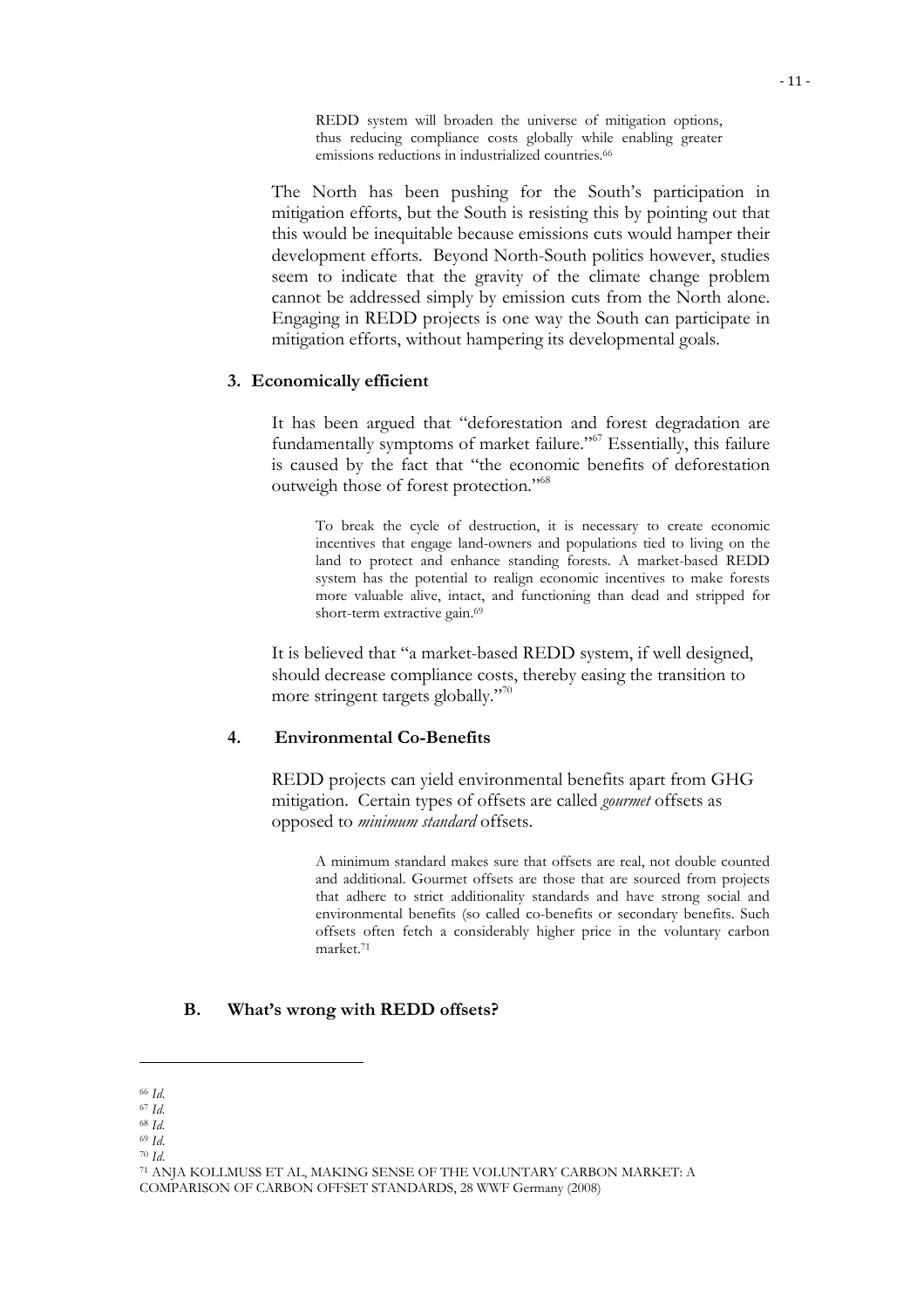While offsets for reforestation were permitted under the Kyoto Protocol projects to prevent deforestation were excluded because the parties were skeptical about these projects for a number of reasons. The main reasons for the skepticism and/or opposition are discussed below.

#### **1. Leakage**

Leakage happens when deforestation or forest degradation is simply moved to another place because of a REDD project in one area. The net result is that GHG emissions are not mitigated, but simply transferred elsewhere. Thus a REDD project "that restricts timber harvesting at a specific site may boost logging at an alternative location, thus reducing the effectiveness of the offset project."<sup>72</sup> While the risk of leakage is present for all types of offset projects, it is believed that "[c]ompared to other offset types, forestry projects, particularly those that sequester carbon by curbing logging, likely present the greatest risk of leakage.<sup>73</sup>

One way of looking at leakage is that it "is a project's unintended effects on GHG emissions outside the project's boundaries."74 Thus, a national policy against deforestation may prevent leakage within a country but international leakage is another matter altogether. Thus, the more countries participate in REDD projects the lesser the risk of leakage.

#### **2. Non-Permanence**

While some trees can live a very long time, forests are vulnerable to natural disasters which can release the carbon stored in them. Proponents of carbon capture and storage ("CCS") technologies for power plants argue that unlike CCS the carbon sequestered would eventually be released in due time. How then can anyone issue offsets covering temporarily captured carbon?

In addition, "[o]ffset buyers need some assurance that the land set aside for forests (and carbon sequestration) will not be used for a conflicting purpose (e.g., logging or urban development) in the future."75 They need to be assured that after profiting from offsets, certain governments would not seek further profits by cutting the trees down or that adequate safeguards are made to protect these trees from natural disasters.

#### **3. Questionable Additionality**

*Additionality …* refers to "whether an offset project really creates "additional"  $CO<sub>2</sub>$  sequestration that would not have occurred in the

<sup>73</sup> *Id*.

<sup>72</sup> *Supra* note 53 at 21.

<sup>74</sup> *Supra* note 71 at 20.

<sup>75</sup> *Supra* note 53 at 21.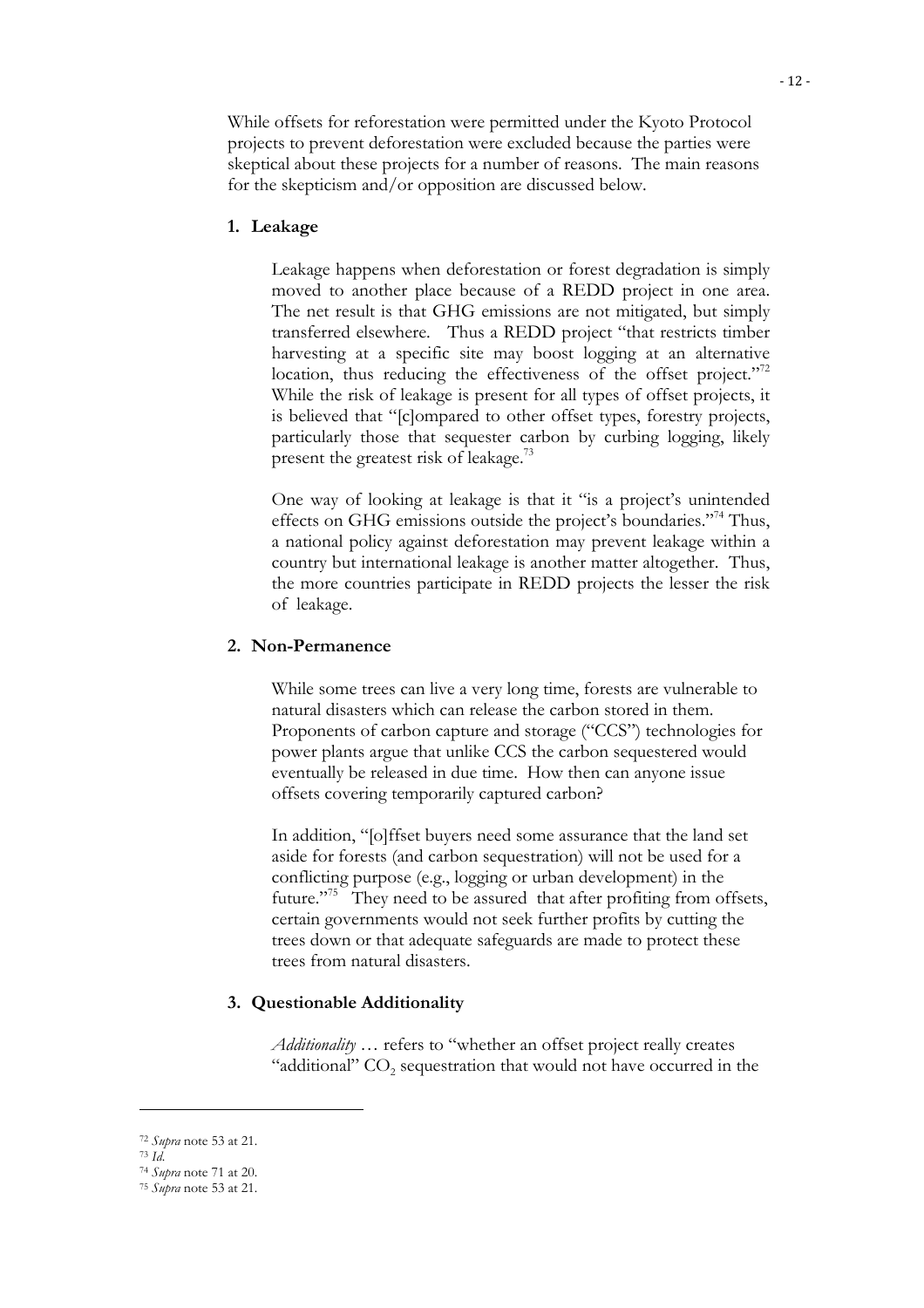absence of a market for offsets."<sup>76</sup> When offsets are issued though there is no additionality, the result in a net increase in GHG emissions.<sup>77</sup>

The questions that needs to be answered is this: How can there be additionality for REDD projects if "the practice being undertaken would be economically efficient or desirable for the landowner even in the absence of the ability to sell as an offset"?<sup>78</sup>

To illustrate, imagine a situation where Alpha, a manufacturing company wants to reduce the impact of the GHG emissions of its business by purchasing offsets from Omega, a company engaged in a REDD project. In essence, Alpha is paying Omega to reduce emissions on its behalf. However, if Omega would have undertaken the REDD project anyway, Alpha did not really pay for any additional emissions reductions. It would have happened anyway even without Alpha's payment.

Determining additionality can be very difficult. In making such additionality assessments one does "involve some degree of subjectivity, which may lead to inconsistent additionality determinations."<sup>79</sup>

#### **4. Methodological Issues**

One question every REDD offset proponent must answer is: How did you compute the amount of carbon stored in particular forest the REDD offset covers? Developing the methodologies to account for the amount of carbon sequestered from the atmosphere by a particular technology can be difficult. The degree of difficulty can be greater when dealing with biological sequestration methods such as REDD projects.

Biological sequestration offset projects may present particular challenges in terms of measurement. The carbon cycle in trees and soils is only partially understood. Variations exist across tree species, ages, soil conditions, geographic locations, and management practices. Estimates of carbon uptake and storage are frequently considered imprecise or unreliable.80

It may be simpler to compute for carbon sequestration by CCS facilities, after all these are man-made devices with meters, gauges and digital displays. But it's not the same when dealing with a forest.

#### **5. Prejudices local communities**

<sup>76</sup> *Supra* note 39.

<sup>77</sup> *Supra* note 2 at 58. 78 *Supra* note 39.

<sup>79</sup> *Supra* note 53 at 19.

<sup>80</sup> *Supra* note 53 at 19 -20.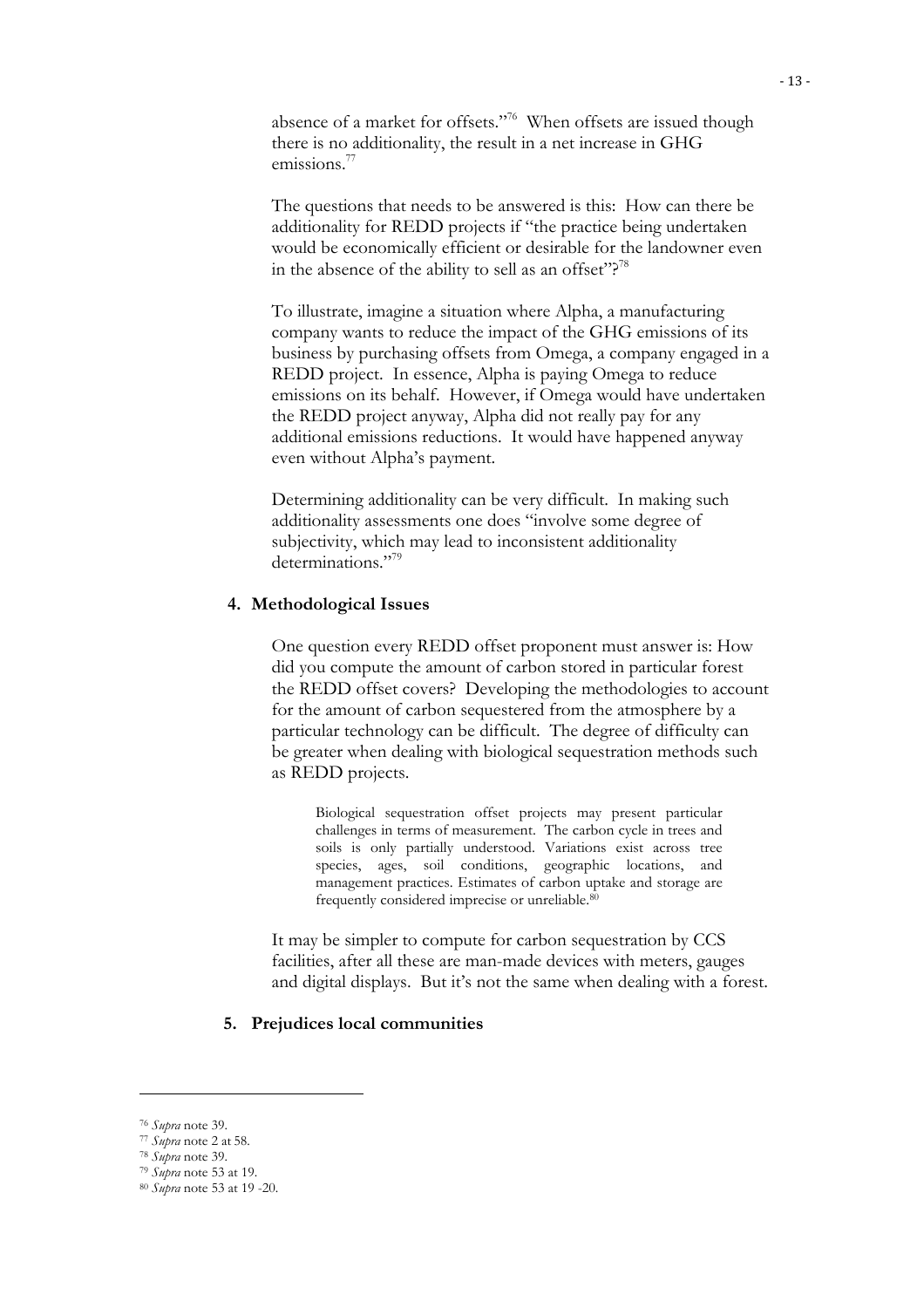Some believe that the benefits of REDD will not be felt by the communities that live in or around the forests because such benefits "may be captured by national governments or corrupt, elite, local and national figures"<sup>81</sup> and to make matters worse "local communities will lose the livelihoods they derive from forests."<sup>82</sup>

A concern is that by ascribing a carbon value to natural vegetation, the land and resource use rights of indigenous people may again be forfeited, even if the vegetation is conserved. At a minimum, indigenous and forest people may not receive an equitable share of the value of the carbon.83

The concern is that REDD offsets will create an incentive for corrupt governments in the South to displace local communities to derive profits from REDD projects.

#### **6. Purely an economic efficiency measure**

Perhaps the strongest criticism lodged against REDD offsets is that they are often issued not based "on ecological necessity, sustainable development needs, or on the legal/ethical obligation of common but differentiated responsibility [but] on economic efficiency.<sup>784</sup>

The criteria for much international climate change "aid" is not necessarily about mitigating greenhouse gas emissions, helping developing nations or poor communities adapt, or conserving biodiversity. Instead, a coterie of actors with overlapping interests has devised complex systems that turn environmental obligations into efficient economic transactions.85

REDD offsets are believed to "often focus on economic expediency as the primary criterion in mitigation and adaptation, while doing little to help the poor adapt, which is exactly the opposite of what [Common But Differentiated Responsibility] proposes and requires."<sup>86</sup> The issue goes into the very motivation for REDD The issue goes into the very motivation for REDD offsets: Is the funded project established for environmental or economic reasons? This issue strikes at the heart of whether or not REDD offsets are truly green.

## **C. Evaluation of REDD offsets**

#### **1. Good news, bad news**

The main strength of REDD offsets is that it offers a way to fund the preservation and protection of forests and a number of other adaptation

<sup>81</sup> *Supra* note 2 at 58. 82 *Id.*

<sup>83</sup> Bill Hare & Kirsten Macey, Tropical Deforestation Emissions Reduction Mechanism, Greenpeace 27 (2007).

<sup>84</sup> *Supra* note 2 at 41. 85 *Id.*

<sup>86</sup> *Id.*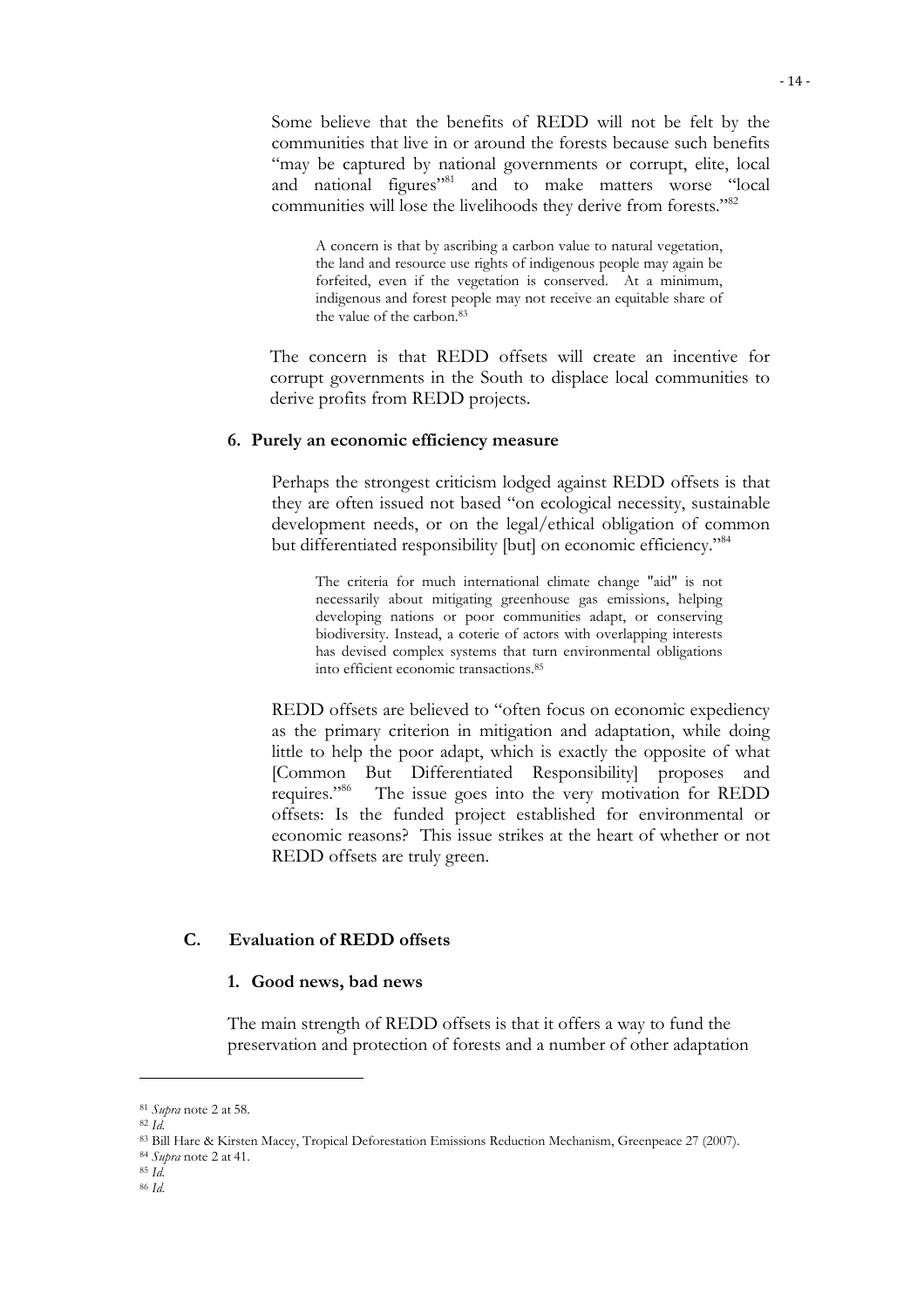projects that the South would otherwise not be able to accomplish. Funding is extremely important for the South. During the months leading up to the Copenhagen conference countries from the South, particularly Africa, made it abundantly clear that the North must pay for the adaptation in the South. To a certain extent the North recognizes this with the most generous offer coming from the EU.

Apart from cash, the goodwill created by the North's support for REDD offsets generated by the South is also a welcome side effect and may help oil the wheels of diplomacy during international treaty negotiations not only for climate change but for other issues as well. The North and South has had a tumultuous relationship beyond the climate change issue and the REDD offset mechanism may be one way the North and South can create bridges instead of walls. REDD offsets seems to be a measure where interests of North and South seem to converge.

At the domestic level, funding the preservation of forests may be a more politically acceptable method of reducing emissions for the constituencies of the North. A carbon tax would be unpopular and cap and trade would raise a howl from affected industries. Paying for preserving forests may be easier to sell to the electorate.

On the other hand, REDD offsets suffer from the same objections raised against all carbon offsets. The problems of leakage, lack of permanence and additionality are problems that can seriously undermine mitigation efforts. Unless these issues are addressed, the effectiveness of REDD as a mitigation measure will remain in doubt. The methodological issues involving carbon offsets in general are daunting. The fact that REDD offsets deal with natural ecosystems magnifies the difficulties. REDD offsets may aggravate the problem by making REDD projects too enticing before adequate methodologies and technologies are developed to ensure their integrity.

In addition, allowing the North to purchase REDD offsets from the South to comply with emissions reductions goals may create an incentive for countries in the South to engage in a "race to the bottom" wherein each of them competes the others to become the cheapest source of offsets. *Gourmet offsets* are too expensive and unless required by law, the market for them would be limited to only the most conscientious. So the South may offer "fire sales" of REDD offsets.

Finally, the push for REDD offsets appear to be driven more by economic benefits rather than environmental protection. The whole idea behind market-based mechanisms is to make environmental compliance cheaper and perhaps more efficient. The market has never been designed to protect public goods. Its not a good sign that the foremost advocates for REDD offsets are businessmen, lawyers, and economists while the most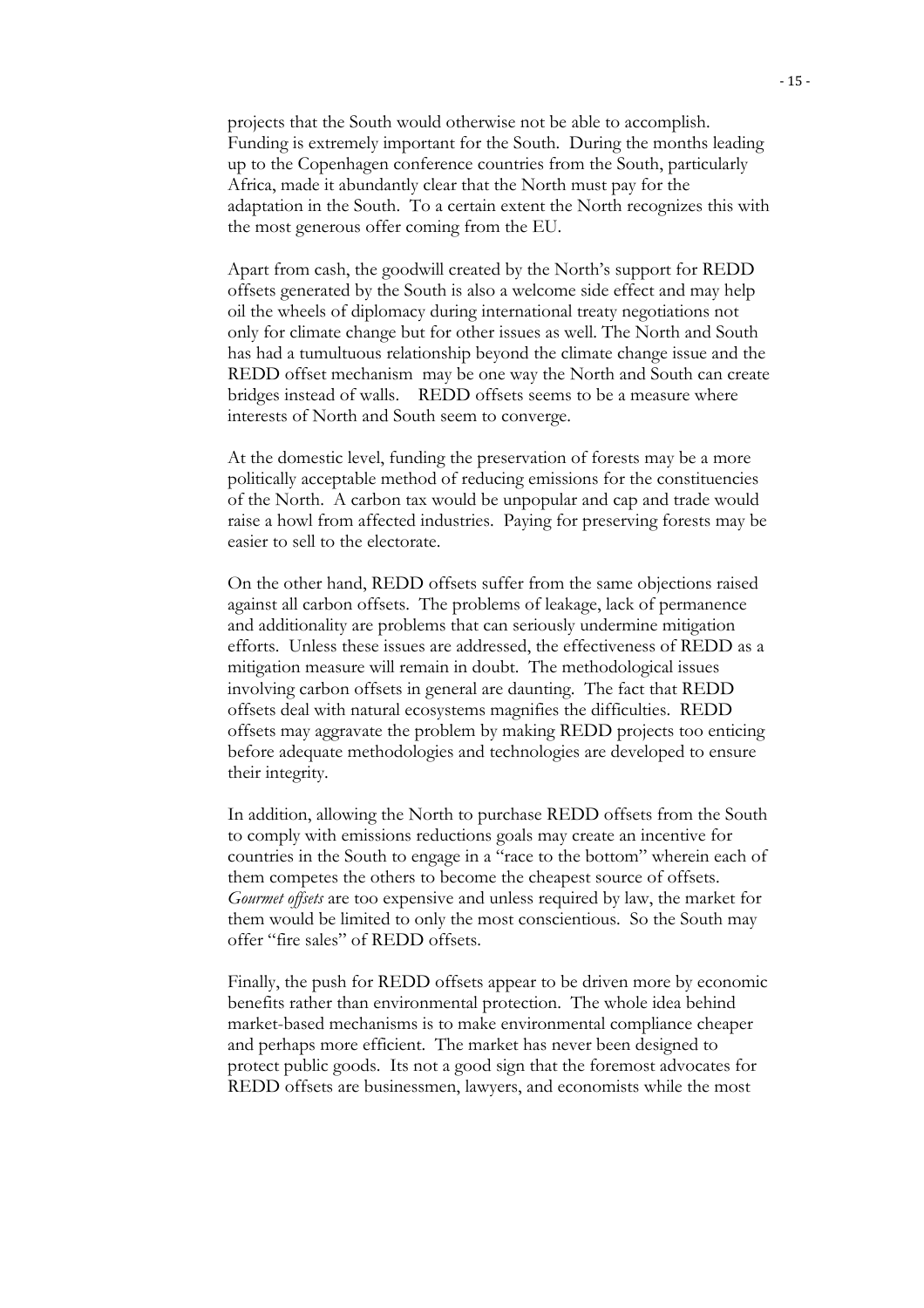vocal opposition comes from some environmental groups.<sup>87</sup> While the protagonists of a debate do not necessarily determine which side is right, the identities of the proponents and oppositors of the REDD debate should give one sufficient reason to pause and consider whether REDD offsets are really green.

Thus, although REDD offsets may have benefits for purposes of adaptation funding, diplomacy and international relations and domestic support, the arguments seem to weigh heavily against the effectiveness of REDD offsets as a climate change mitigation measure.

### **2. Facing the Facts**

Despite its current weaknesses, REDD offsets appear to be a reality that the law must seek to address. The reality is that REDD offsets have begun to be generated and traded in some markets even without law requiring their purchase or issuance. Despite the uncertainties, there is a perception that REDD offsets are legitimate mitigation measures. Otherwise wouldn't governments prohibit their issuance or sale? The absence of legislation may be considered as tacit governmental acceptance of their legitimacy if not their effectiveness. There is therefore a need for laws and regulation to prescribe standards to prevent the generation and trade of such offsets in a manner that will undermine other efforts to reduce emissions. The genie has been let out of the bottle or Pandora's box has been opened so to speak and must be dealt with.

A pragmatic approach to REDD offsets may be what is appropriate at this time. It has been argued that *macro-transformations*88 are required to effectively deal with climate change impacts. These macrotransformations:

will require substantial modifications to global and national public and private climate change governance schemes, and will require integration of GHG emissions reduction goals into many policies and institutions that are now unaffected by GHG considerations...<sup>89</sup>

As the recently concluded Copenhagen conference demonstrates, these needed macro-transformations will take time. REDD offsets may be part of a suite of measures designed to address greenhouse gas emissions in the short term while these macro-transformations are being negotiated and worked out.

#### **III. Writing the REDD Law**

<sup>87</sup> Foremost of these groups which oppose REDD offsets is Greenpeace. Though there are environmental groups that are amenable to some for form of carbon offset , the point is that the most vocal opposition is from environmental groups and not business groups.

<sup>88</sup> See Vandenbergh, *supra* note 50.

<sup>89</sup> *Supra* note 50 at 308.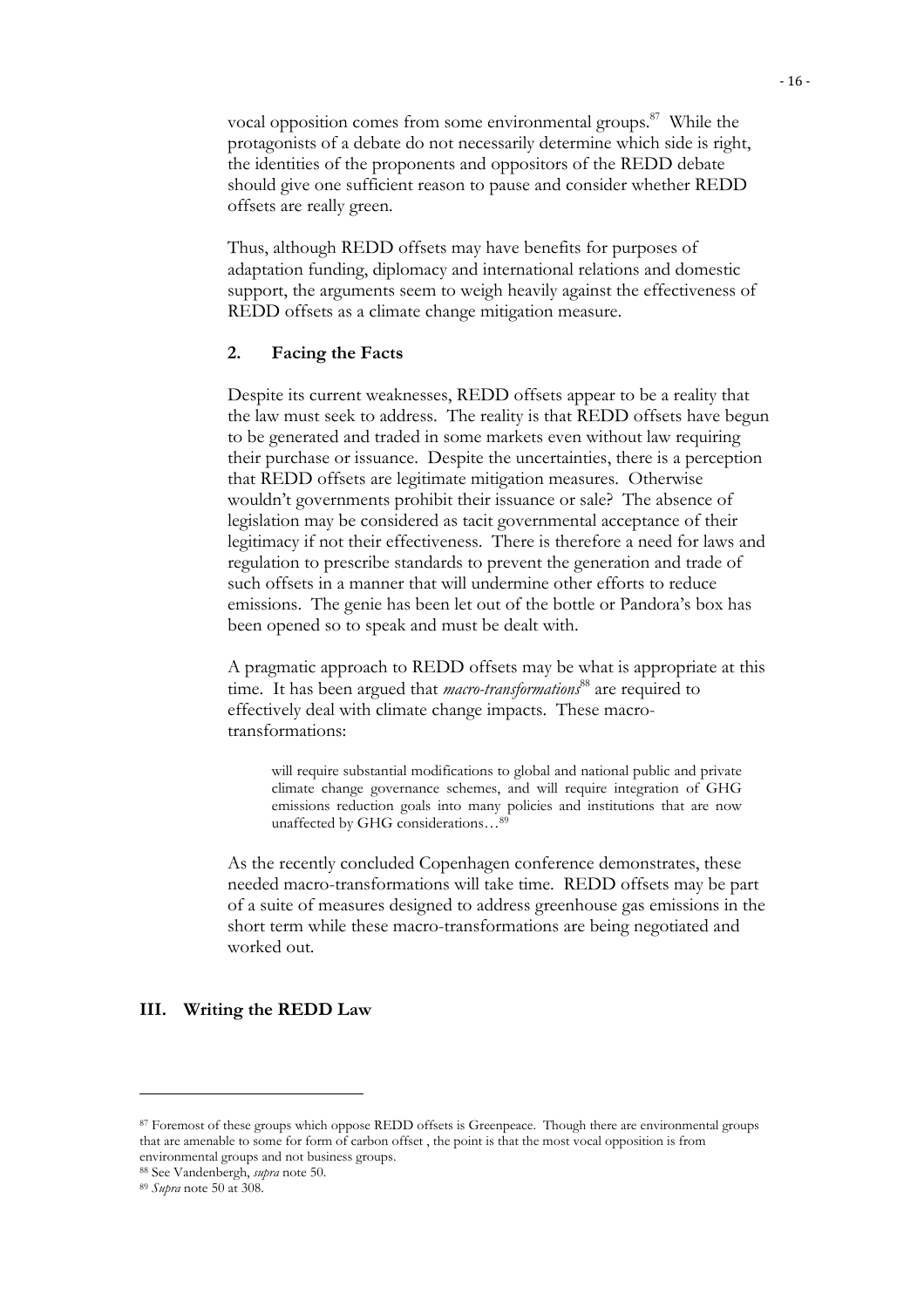As discussed earlier, despite the current risks involving REDD offsets, it is advisable that national legislation to be drafted to govern them. A market for REDD offsets exists even in the absence of legislation requiring them. Thus, it is in fact because of the risks involving REDD offsets that makes specific legislation necessary.

## **A. REDD Content**

#### **1. Prescribe standards**

One of the strongest criticisms against offsets in general is the multiple standards used for evaluating offsets. According to one count, there are "at least ten carbon offset protocols and certification programs from which to choose, each with its own set of certification standards."90

Some of these offset standards include:<sup>91</sup>

- The CDM standard used for the Kyoto Protocol;
- The Gold Standard developed by the World Wildlife Fund;
- The Voluntary Carbon Standard managed by the VCS association;
- The VER+ standard developed by TÜV SÜD;
- The CCX standard;
- The Voluntary Offset Standard launched by the International Carbon Investors and Services;
- The CDM Afforestation and Reforestation Standard (CDM  $A/R$ ;
- The Climate, Community and Biodiversity Standards developed by the Climate, Community and Biodiversity Alliance;
- Plan Vivo developed by Edinburgh Centre for Carbon Management.

Obviously, the "lack of a single, standardized certification program for carbon offsets creates consumer confusion and the potential for fraud in the market."92 Therefore, establishing "a uniform certification system will address consumer protection concerns, and, assuming the standard is reliable and effective, will also address concerns about the quality of offsets.<sup>93</sup> It should be remembered that because of the nature offsets as intangible goods "their value and integrity depend entirely on how they are defined, represented, and guaranteed." 94

It has been argued that there are three sets of standards that must be established "to create a true carbon offset 'commodity': (1) accounting standards; (2) monitoring and verification standards; and

<sup>90</sup> *Supra* note 45 at 855.

<sup>91</sup> *Supra* note 71.

<sup>92</sup> *Supra* note 45 at 855-856.

<sup>93</sup> *Id* at 867.

<sup>94</sup> *Supra* note 46 at 6.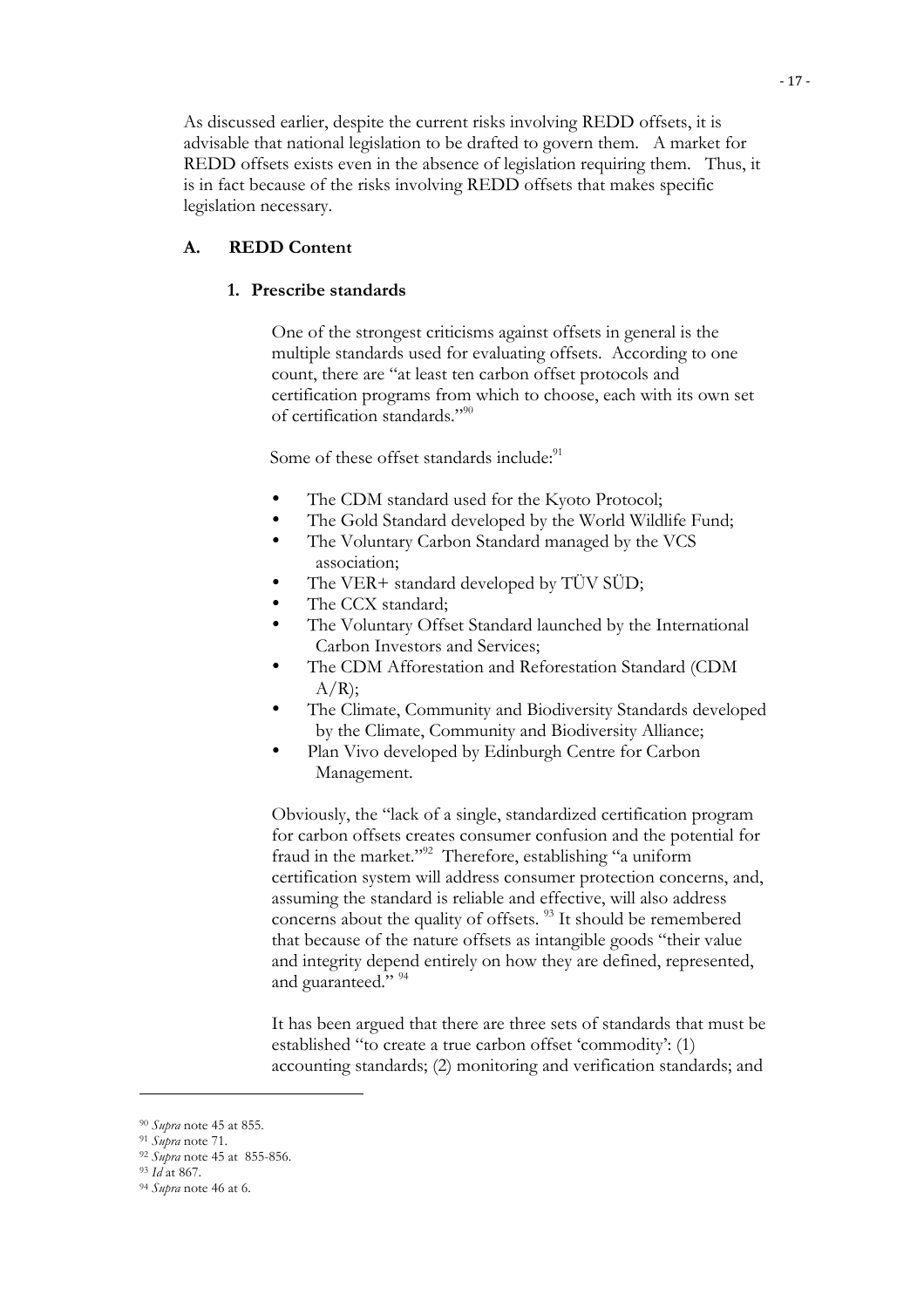(3) registration and enforcement systems."95

a. Accounting standards

An accounting standard "include definitions and rules for the elements that are essential during the design and early implementation phase of a project"<sup>96</sup> and should address the following issues:

i. whether an offset represents and actual reduction in GHG emissions thereby "ensuring that a ton of emission reductions from one project is the same as a ton from another, and ensure that offsets are 'real, surplus, and permanent.<sup>37</sup>

ii. whether an offset project complies with the additionality requirement or "whether the purchase of emission reductions really enabled (or induced) a project to happen, or whether the purchase is essentially being wasted on a project that would have happened anyway."<sup>98</sup>

As discussed earlier, determining additionality can be difficult but it is not insurmountable. There exists at least "two distinct approaches to additionality testing: *Project based additionality testing* and *performance standards*."99 The former "evaluates each individual project on a case by case basis"100 while the latter "use aggregated data on project or technology characteristics to establish a threshold … that must be met or exceeded in order for a project to be deemed additional."101 An example of project based additionality testing is determining whether the project is "implemented to fulfill official policies, regulations, or industry standards."102 If so it cannot be considered additional. But if "the project goes beyond compliance"<sup>103</sup> it may be additional, subject to more tests. On the other hand, an example of a performance standard test is the emissions-based (benchmark) additionality test which "establishes a generic baseline scenario − referred to as a benchmark − against which all projects of a given type are assessed."<sup>104</sup>

b. Monitoring and Verification Standards

Determining on paper whether an offset project will produce benefits is one thing, that it actually produces such benefits in

<sup>95</sup> *Id* at 7.

<sup>96</sup> *Supra* note 71 at 14.

<sup>97</sup> *Supra* note 46 at 7. <sup>98</sup> *Id* at 8.

<sup>99</sup> *Supra* note 71 at 15.

 $100 \, \tilde{Id}$ .

<sup>101</sup> *Id* at 16.

<sup>102</sup> *Id* at 15.

<sup>103</sup> *Id.* <sup>104</sup> *Id* at 16.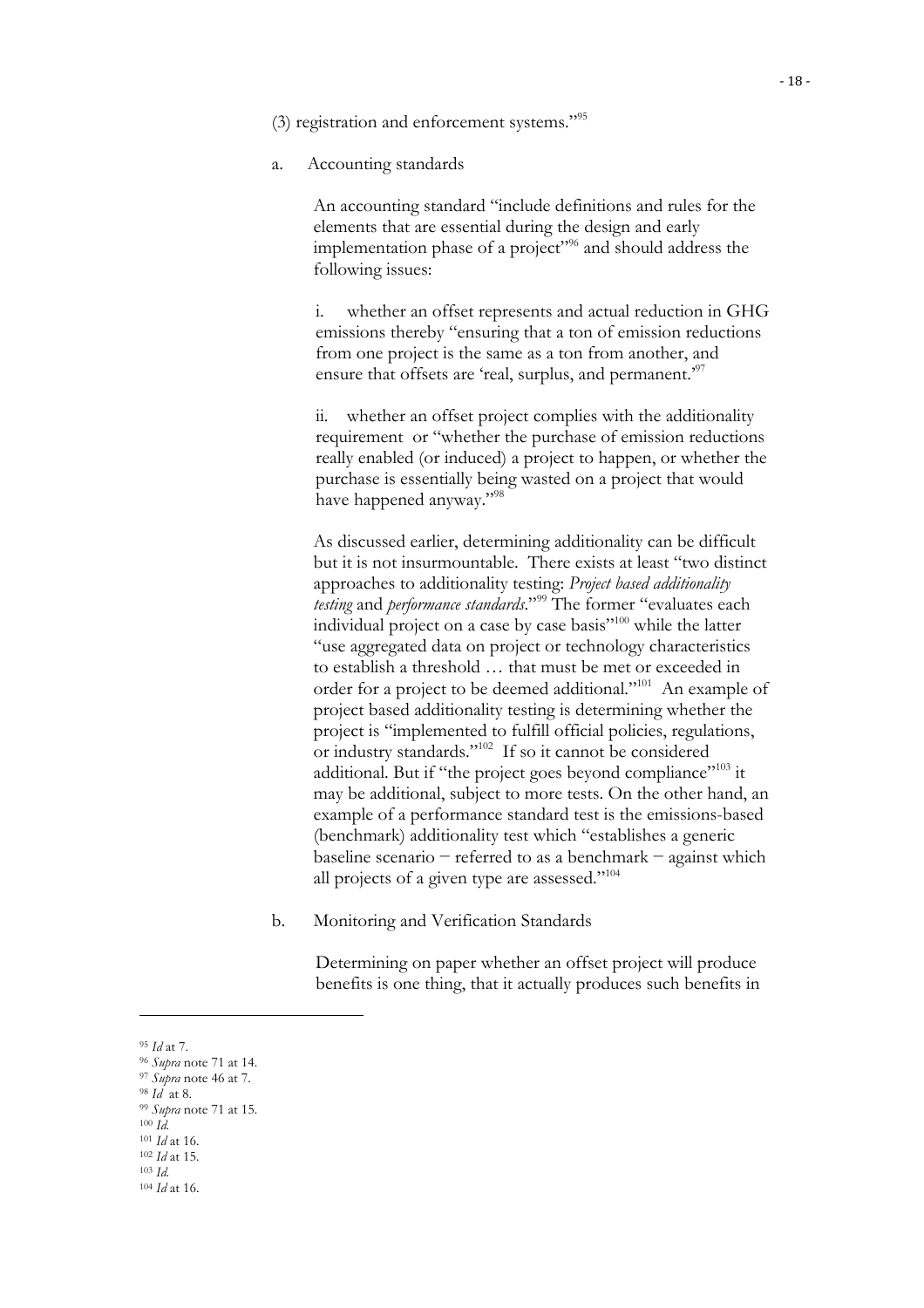reality is another matter.

Monitoring and verification standards are required to ensure that offset projects perform as expected and to quantify their actual emission reductions. Monitoring protocols are generally developed in conjunction with accounting protocols. Verification usually requires the services of a third-party professional verifier, or a government regulator. If third-party verifiers are used, they need to meet minimum qualifications and have some expertise related to the types of projects they are verifying.105

Certification rules may also be included as part of monitoring and verification.

Certification rules are used to quantify the actual carbon savings that can enter the market once the project is up and running. There is sometimes a lag time between the start of a project and when it starts producing carbon offsets. This is especially true for forestry projects – the trees have to grow for a few years before they have absorbed enough carbon that can be quantified and sold.106

c. Registration and Enforcement Standards

Registration and enforcement standards "ensure that carbon offsets are only sold once and clarify ownership and enable trading of offsets."107 The registries keep track of offsets and clarify ownership of offsets.<sup>108</sup>

These registries should:

- contain publicly available information that can be used to uniquely identify offset projects;<sup>109</sup>
- provide a mechanism to assign unique identifiers to offset credits generated by each project;<sup>110</sup> and
- include a system to transparently track the ownership and status of offset credits.<sup>111</sup>

## **2. Independent Validator**

Ordinarily "the competing interests of buyer and seller create checks and balances"<sup>112</sup> in a given market. Unfortunately this does not work in the carbon market.

<sup>105</sup> *Supra* note 46 at 8.

<sup>106 14</sup> WWF Germany (2008)

<sup>107</sup> *Supra* note 71 at 14.

<sup>108</sup> *Supra* note 71 at 39.

<sup>109</sup> *Supra* note 46 at 8 (18 July 2007) available at http://pdf.wri.org/20070718\_broekhoff\_testimony.pdf

<sup>110</sup> *Supra* note 46 111 *Id.*

<sup>112</sup> *Supra* note 71 at 33.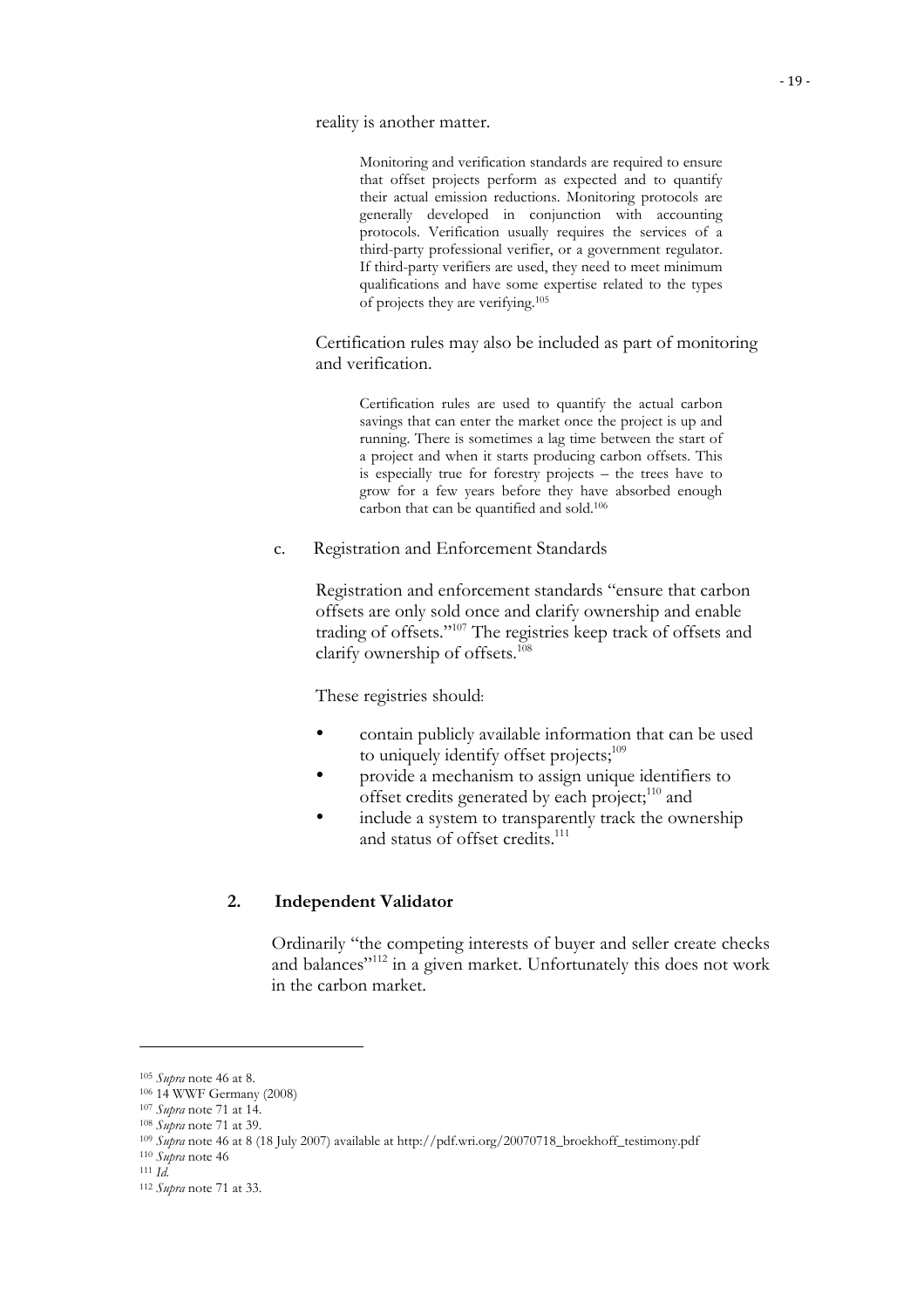Although there is competition on pricing … since both the supplier and buyer of carbon offsets aim to maximize the number of offsets produced, there is a strong financial incentive for both supplier and buyer to overestimate the baseline scenario and thus artificially inflate emission credits to increase profitability… Free markets are not designed to protect public goods. Neither suppliers nor buyers of carbon offsets can therefore be reasonably expected to act altruistically and conservatively estimate a project's reductions, as this would directly translate into decreased profits.113

This inherent flaw of project-based carbon trading systems can be resolved by an independent validator who will ensure that the prescribed standards are enforced.

#### **3. Safeguards**

Safeguards must be included to address the concerns regarding the lack of permanence of forest captured carbon, the possibility of prejudice suffered by local forest communities and environmental concerns.

a. Permanence buffer

It may be advisable "to establish some type of permanence buffer, or insurance pool, to deal with fluctuations and variability in generating emission reductions nationally and from site-based activities."<sup>114</sup>

b. Benefits-sharing mechanisms

There are a number of stakeholders in any given forested area. These stakeholders include "different government agencies, levels of government (i.e., national to local), indigenous peoples, communities, private landowners, or companies may have some rights or claims that may conflict with overall REDD goals"115 which "must be addressed and adequate and equitable compensation or benefits-sharing arrangements negotiated."<sup>116</sup>

c. Alignment with other environment laws, policies and standards.

There are a number of environmental laws, policies and standards which will have an impact on and will be impacted by REDD-related legislation.

Environmental laws regarding environmental and social-impact assessments should also be revisited in light of REDD and forestcarbon attributes overall…There are numerous laws governing the extractive industries, including agriculture, forestry, mining, oil and gas development, and sources of energy, such as biofuels or hydroelectric. These laws should be reviewed and aligned with national REDD goals to ensure consistency and to avoid unintended

<sup>113</sup> *Id.* <sup>114</sup> *Supra* note 26 at 16. <sup>115</sup> *Id.* <sup>116</sup> *Id.*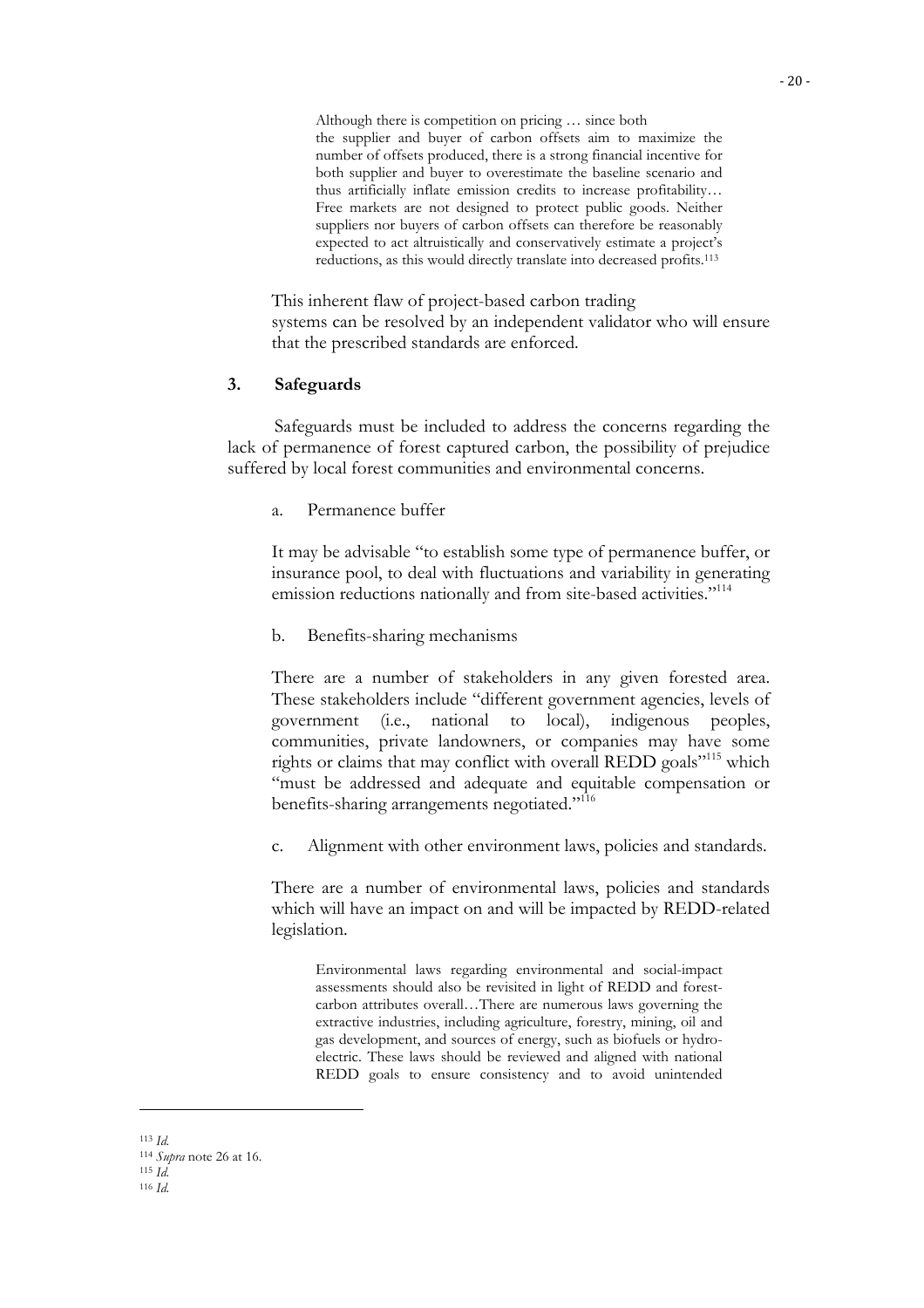### **B. U.S. Climate Change Bills**

The following discussion evaluates the content of the current U.S. climate change related bills to the extent that these address the concerns regarding REDD offsets.

1. Waxman-Markey

Section 311 of Waxman-Markey amends the Clean Air Act by adding "Title VII Global Warming Pollution Reduction Program." Part D of this proposed Title VII is on "Offsets." The key provisions of Part D are discussed below.

a. Offsets Integrity Advisory Board

Section 731 of Part D provides for the establishment of an independent Offsets Integrity Advisory Board ("Advisory Board") which will "make recommendations to the Administrator for use in promulgating and revising regulations … and for ensuring the overall environmental integrity of the programs established pursuant to those regulations."118

The Advisory Board is empowered: (i) to provide recommendations to the Administrator regarding offset project types that should be considered for eligibility; and (ii) make available to the Administrator and other relevant Federal agencies its advice and comments on offsets related issues.<sup>119</sup>

The Advisory Board is also required to:

- i. review approved and potential methodologies, scientific studies, offset project monitoring, offset project verification reports, and audits and evaluate the net emissions effects of implemented offset projects.
- ii. recommend changes to offset methodologies, protocols, or project types, or to the overall offset program to ensure that offset credits issued by the Administrator do not compromise the integrity of the annual emission reductions established under section 703, and to avoid or minimize adverse effects to human health or the environment.<sup>120</sup>
- b. Offsets Program and Regulations

<sup>117</sup> *Id.*

<sup>118</sup> Section 731 (a). 119 Section 731 (c). 120 Section 731 (d).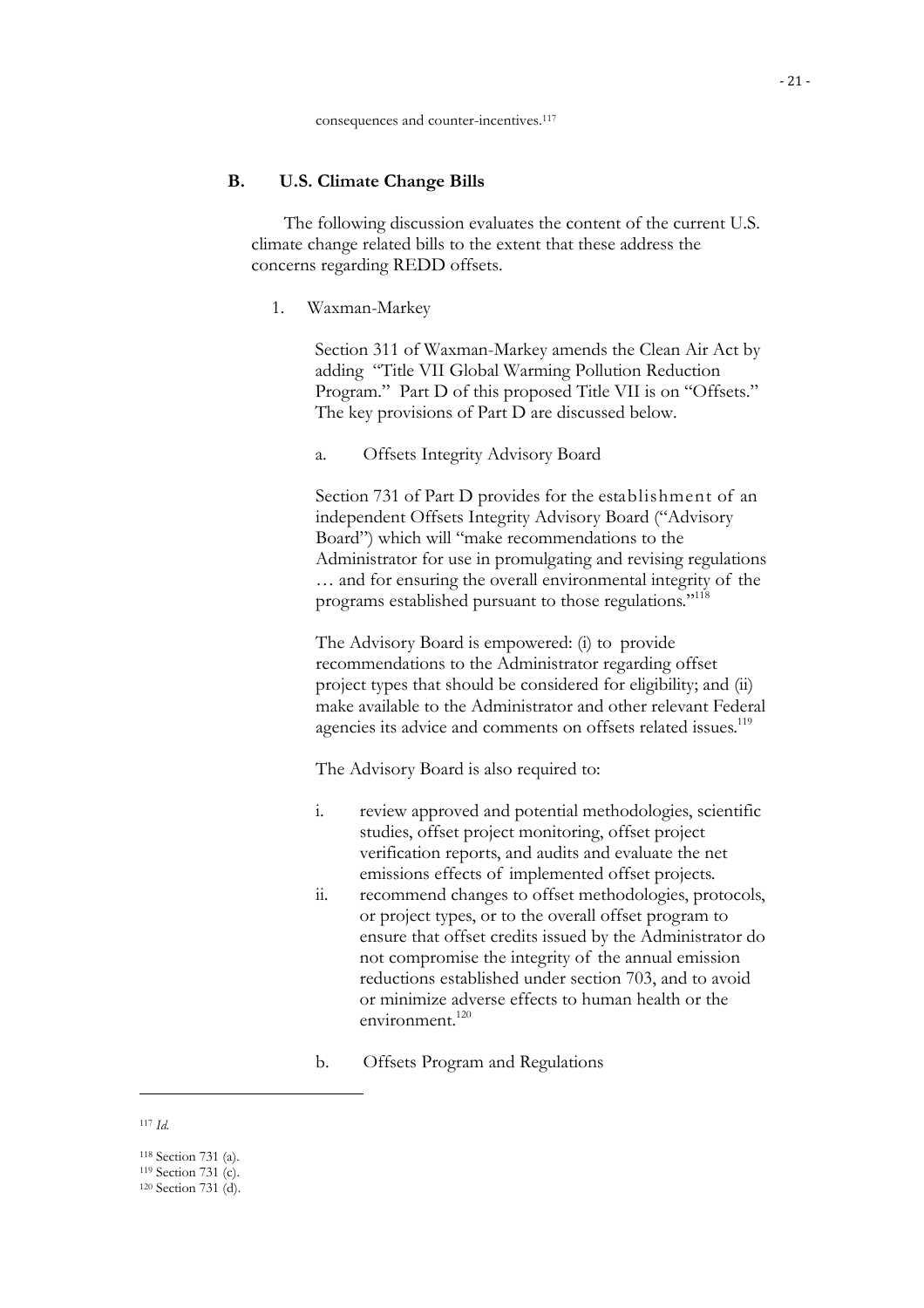Section 732 "[d]irects the Administrator to establish an offsets program and requires that regulations ensure offsets are verifiable, additional, and permanent."121 The same section also requires the Administrator, "in consultation with appropriate Federal agencies and taking into consideration the recommendations of the Advisory Board" to "promulgate regulations establishing a program for the issuance of offset credits in accordance with the requirements of this part."122 In general, these regulations *inter alia* must:

- (1) authorize the issuance of offset credits with respect to qualifying offset projects that result in reductions or avoidance of greenhouse gas emissions, or sequestration of greenhouse gases;
- (2) ensure that such offset credits represent verifiable and additional greenhouse gas emission reductions or avoidance, or increases in sequestration;
- (3) ensure that offset credits issued for sequestration offset projects are only issued for greenhouse gas reductions that are permanent.<sup>123</sup>

More specifically, the regulations must include rules on *standardized methodologies and verification of offset credits.*

i. Standardized Methodologies

For each type of eligible offset project, the regulations must provide for the establishment of the standardized methodologies:

- for determining the additionality of greenhouse gas emission reductions or avoidance, or greenhouse gas sequestration, achieved by an offset project of that type.124
- for establishing activity baselines for offset projects of that type. $125$
- for determining the extent to which greenhouse gas emission reductions or avoidance, or greenhouse gas sequestration, achieved by an offset project of that type exceed a relevant activity baseline, including protocols for monitoring and accounting for uncertainty.<sup>126</sup>
- for accounting for and mitigating potential leakage, if any, from an offset project of that type, taking

<sup>121</sup> Section 732 (a).

<sup>122</sup> Section 732 (a).

<sup>123</sup> Section 732 (b)

<sup>124</sup> Section 734 (a) (1).

<sup>125</sup> Section 734 (a) (2). For this purpose, "[t]he Administrator shall set activity baselines to reflect a conservative estimate of business-as-usual performance or practices for the relevant type of activity such that the baseline provides an adequate margin of safety to ensure the environmental integrity of offsets calculated in reference to such baseline."

<sup>126</sup> Section 734 (a) (3).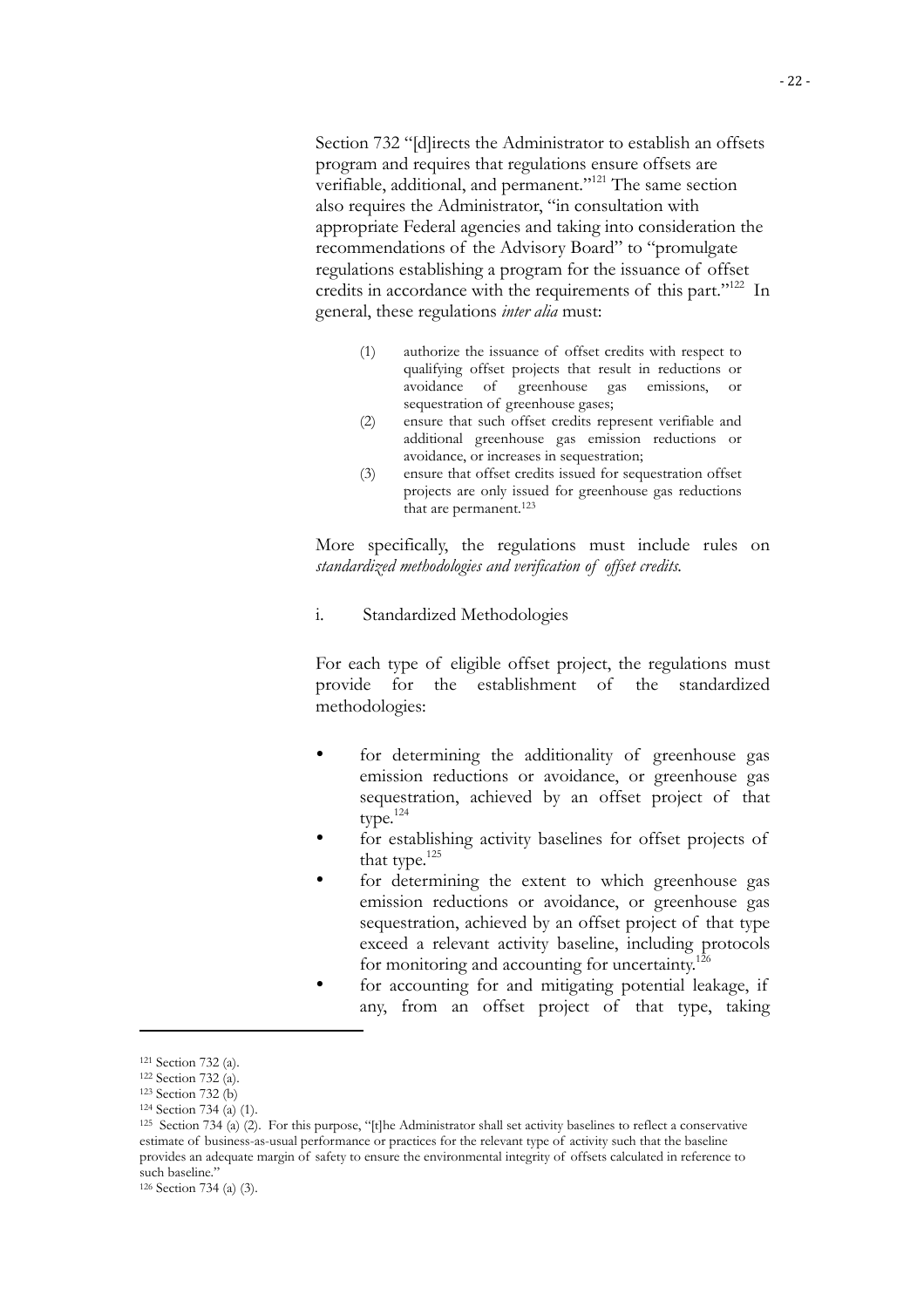uncertainty into account.<sup>127</sup>

## ii. Verification of offset credits

The Administrator is mandated to establish requirements, including protocols, for verification of the quantity of greenhouse gas emission reductions or avoidance, or sequestration of greenhouse gases, resulting from an offset project.<sup>128</sup> Specifically:

The regulations shall require that an offset project developer shall submit a report, prepared by a third-party verifier accredited under subsection (d), providing such information as the Administrator requires to determine the quantity of greenhouse gas emission reductions or avoidance, or sequestration of greenhouse gases, resulting from the offset project.129

The subsection (d) referred to pertains to the provision on "Verifier Accreditation" which mandates the Administrator to establish a process and requirements for periodic accreditation of third-party verifiers.

In addition to the regulations and as part of the Offsets Program the Administrator will establish an *Offset Registry* "for qualifying offset projects and offset credits issued with respect thereto under this part." Section 733 further requires the Administrator to establish, and at its option<sup>130</sup> periodically revise, "a list of types of projects eligible to generate offset credits, including international offset credits."131

## c. Accounting For Reversals

Section 734 mandates the Administrator to establish, for each type of listed eligible sequestration project, the requirements to account for and address reversals and prescribe mechanisms to ensure that any sequestration with respect to which an offset credit is issued under this part results in a permanent net increase in sequestration, and that full account is taken of any actual or potential reversal of such sequestration, with an adequate margin of safety.

One of the mechanisms must be an offsets reserve, which is a program under which, before issuance of offset credits the Administrator shall subtract and reserve from the quantity to

<sup>127</sup> Section 734 (a) (4)

<sup>128</sup> Section 736 (a).

<sup>129</sup> Section 736 (a).

<sup>130</sup> In Section 733 (a) (1) and 733 (b) on modification of the list the term used is "may" and not "shall."

<sup>131</sup> In Section 733 (a) (1).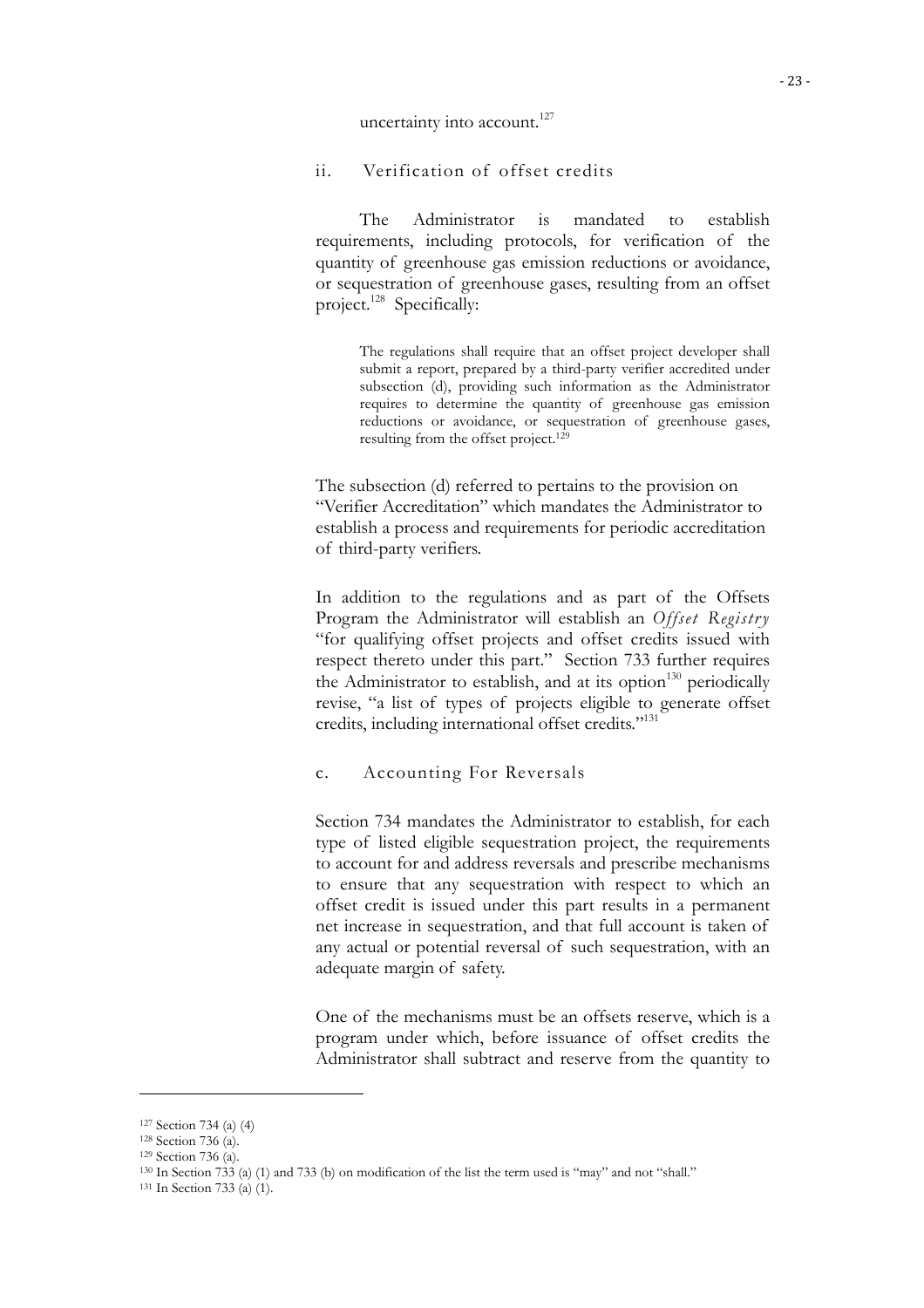be issued a quantity of offset credits based on the risk of reversal.132

#### d. Environmental Consideration for Forestry offsets

In the event the Administrator lists forestry or other relevant land management-related offset projects as eligible offset project types, the Administrator must promulgate regulations for the selection and use of species in such offset projects:

- (1) to ensure that native species are given primary consideration in such projects;
- (2) to enhance biological diversity in such projects;
- (3) to prohibit the use of federally designated or State-designated noxious weeds;
- (4) to prohibit the use of a species listed by a regional or State invasive plant authority within the applicable region or State; and
- (5) in the case of forestry offset projects, in accordance with widely accepted, environmentally sustainable forestry practices.133
- e. International offset credits

Section 743 authorizes the Administrator, in consultation with the Secretary of State and the Administrator of the United States Agency for International Development, to issue international offset credits based on activities that reduce or avoid greenhouse gas emissions, or increase sequestration of greenhouse gases, in a developing country. Project designed to reduce GHG emissions through activities to reduce deforestation are qualified for international offset credits provided it complies with the requirements prescribed by the  $\mathrm{law}$ <sup>134</sup>

f. Offsets from reduced deforestation

In addition to the requirements applicable for all international

<sup>132</sup> Section 734 (b) (3).

<sup>133</sup> Section 741.

<sup>134</sup> The requirements prescribed by Waxman-Markey are found in Section 743 (b) (2) which states:

<sup>(2)</sup> REQUIREMENTS FOR INTERNATIONAL OFFSET CREDITS.—The Administrator may issue international offset credits only if—

<sup>&</sup>quot;(A) the United States is a party to a bilateral or multilateral agreement or arrangement that includes the country in which the project or measure achieving the relevant greenhouse gas emission reduction or avoidance, or greenhouse gas sequestration, has occurred;

<sup>&</sup>quot;(B) such country is a developing country; and

<sup>&</sup>quot;(C) such agreement or arrangement—

<sup>&</sup>quot;(i) ensures that the requirements of this part apply to the issuance of international offset credits under this section; and

<sup>&</sup>quot;(ii) provides for the appropriate distribution of international offset credits issued.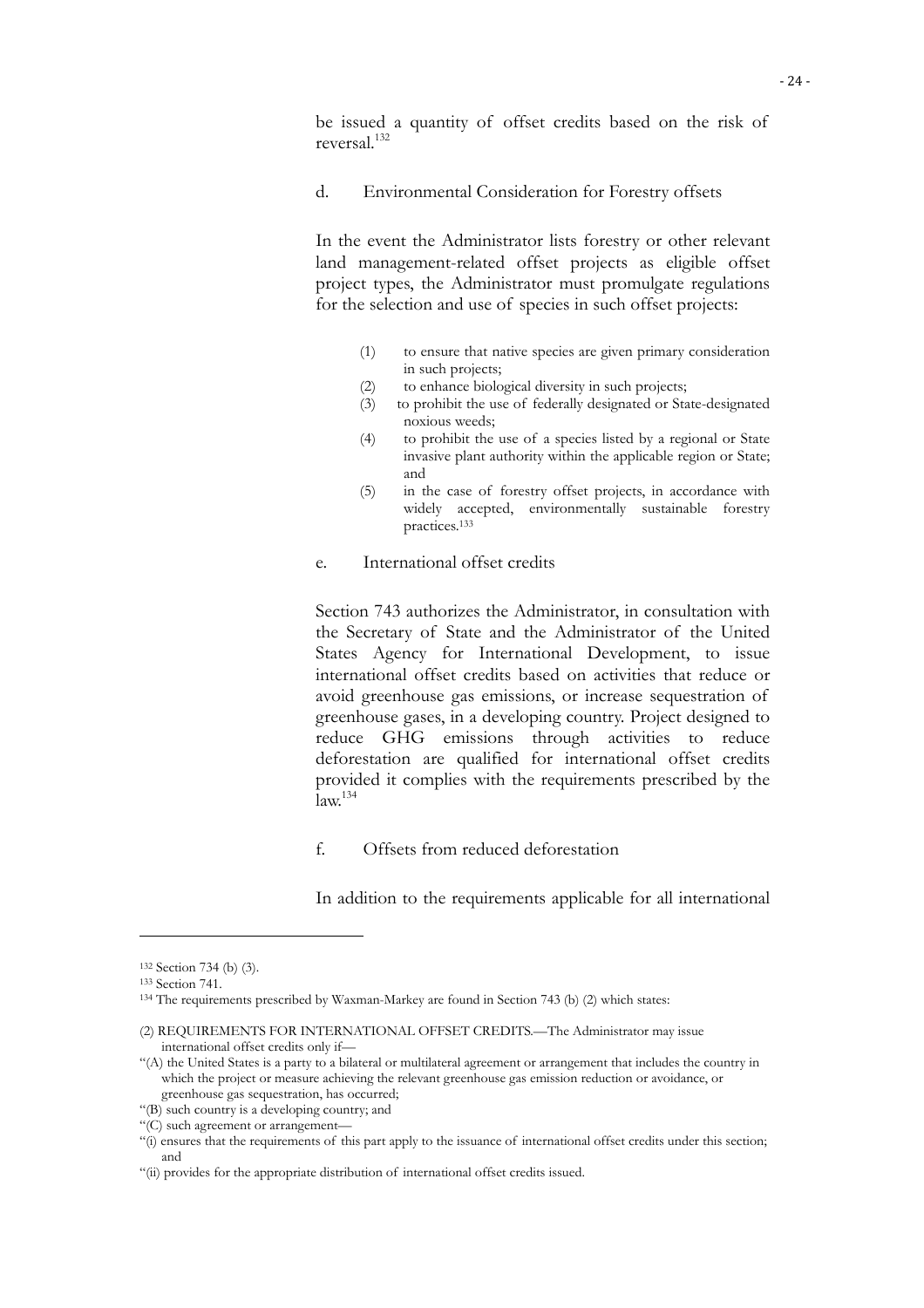offset credits, offsets from reduced deforestation must comply with additional requirements pertaining primarily to the location of activities, methodologies and standards employed and eligibility of the developing countries involved.<sup>135</sup>

It should be noted that the Waxman Markey bill, includes provisions on assisting developing countries combat deforestation in "Part E – Supplemental Emissions Reductions From Reduced Deforestation" of the proposed Title VII. However these provisions appear to contemplate programs funded through aid programs rather than through the generation or trading of offsets and is therefore outside the scope of this paper.

2. The Kerry-Boxer bill

The Kerry Boxer Bill amends the Clean Air Act by adding "Title VII – Global Warming Pollution Reduction and Investment Program" which includes "Part D – Offsets."

a. Offsets Integrity Advisory Board

Similar to the Waxman-Markey bill the Kerry-Boxer bill provides for an Offsets Integrity Advisory Board, except that the Advisory Board in this case makes recommendations directly to the President.

#### b. Offsets Program and Regulations

In the Kerry-Boxer bill it is the President, in consultation with appropriate Federal agencies and taking into consideration the recommendations of the Advisory Board, who promulgates the regulations establishing a program for the issuance of offset credits.

Essentially, the various duties of the Administrator provided for under Waxman-Markey are given to the President under Kerry-Boxer.

The Kerry-Boxer bill also provides for an Offsets registry and a listing of eligible projects. However, Kerry-Boxer provision includes a list of specific projects that may be considered.

The Kerry-Boxer bill also has similar provisions to the Waxman-Markey bill on standardized methodologies, verification of offset credits, accounting for reversals, international offset credits, offsets from reduced deforestation, environmental integrity and existing methodologies.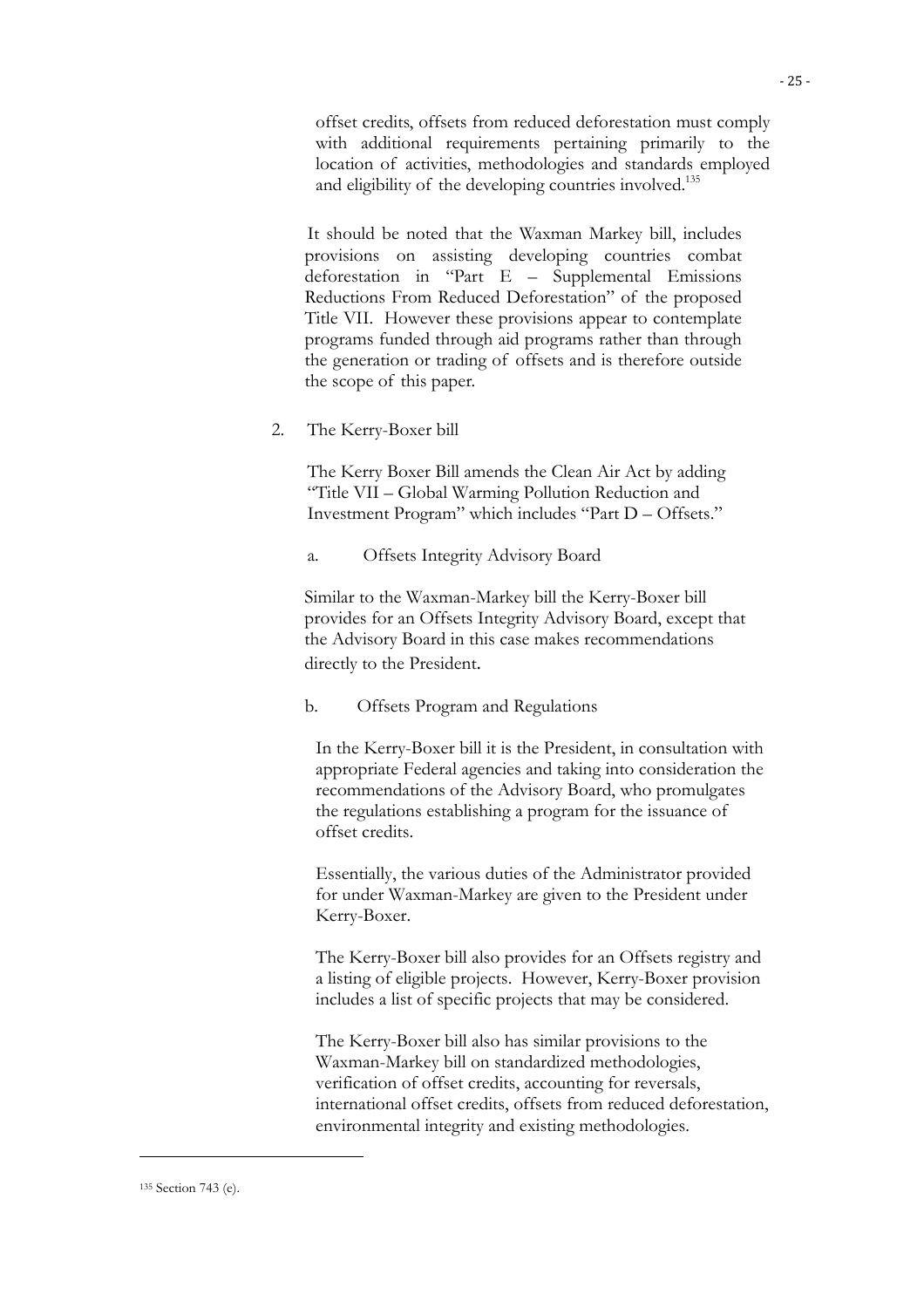## c. Office of Offsets Integrity

An innovation of the Kerry-Boxer bill is the establishment of an Office of Offsets Integrity within the Department of Justice. This office is tasked with supervising and coordinating investigations and civil enforcement of the carbon offsets program; ensuring that Federal law relating to civil enforcement of the carbon offsets program is used to the fullest extent authorized; and ensuring that adequate resources are made available for the investigation and enforcement of civil violations of the carbon offsets program.136

3. Analysis and Evaluation of the Bills

It appears that both bills include provisions that seek to address the major objections to offsets in general. It seems that most of the substantial objections to REDD offsets are addressed through rule-making and regulation. However, while the bills prescribe certain standards, much of the standard setting has been delegated to the relevant government agency. Therefore it remains to be seen whether the regulations that will be promulgated would be sufficient to deal with the objections to offsets. Thus, on paper, the bills appear to address the REDD offsets issues.

## **IV. Conclusion: Are REDD offsets** *really* **green?**

This paper set out to evaluate whether the issuance REDD offsets mechanism is an effective climate change mitigation measure.

As discussed in Part II, REDD offset mechanism offers tangible benefits but it would seem that the issuance of REDD offsets is primarily motivated by economic efficiency rather than by ecological necessity. Its main benefit is to act as channel for funds from the North to flow to the South. Of course it can also be argued that because REDD offsets provide funds for forest conservation projects, the South can allocate its limited resources on other mitigation and adaptation measures. But this remains to be seen.

Therefore, it appears that it is fair to state that REDD offsets only *appears* as an effective climate change mitigation measure. It is therefore not "green" in that sense. Painted green perhaps or made to appear green but not really green. Under current circumstances REDD offsets do not appear to advance mitigation efforts even if it purports to advance REDD projects. This is because REDD offsets aggravates the limitations of REDD projects. This it does by creating incentives for behavior which have to potential to undermine mitigation efforts.

But because it is not *really* green does not mean that REDD offsets should be stricken off climate change legislation. On the contrary, it is because it is not really green that

#### 136 Section 743.